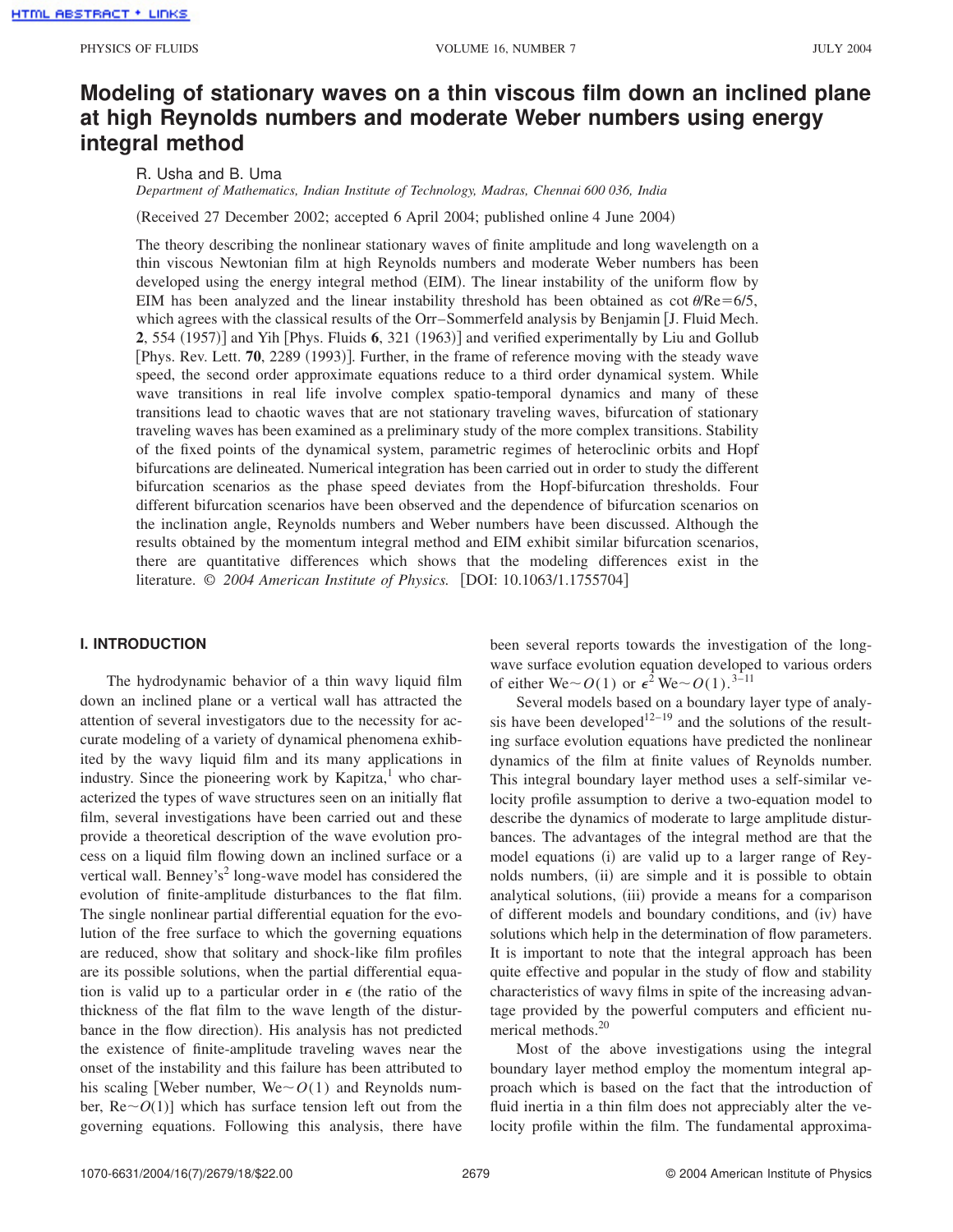tion is that the velocity field with fluid inertia remains exactly the same as in uniform parallel primary flow. In the momentum approximation, the velocity profiles for the uniform flow are introduced into the boundary layer approximations of the governing equations and the equations are integrated across the film to provide a two equation model describing the dynamics of the waves. It is worth mentioning here that, apart from the above investigations on the flow and stability characteristics of Newtonian wavy films in which the integral method has been used, the integral formulation has been very effectively used in the study of hydrodynamics of gravity driven film flows of non-Newtonian thin films. $2^{1-25}$  The predictions by this approach agree well with the experimental data for the developing flow in the hydrodynamic entrance region.26–28

Although the momentum integral approach has been extensively employed, the energy integral approximation has not been applied in the analysis of flow system and stability characteristics of thin film flow down an inclined or a vertical wall. In the energy approximation, the governing momentum equation is premultiplied by the flow velocity (making each term represent power per unit volume). The velocity profiles for the uniform parallel primary flow are then introduced and each term is integrated across the film to provide a two equation model describing the evolution of the free surface.

In their study on squeeze-film damper flows, Crandall and El-Shafei<sup>29</sup> have shown that the energy integral method's (EIM) predictions agree with the exact solutions to first order in the Reynolds number and that the error in the first order terms of the momentum approximation is 20% at low Reynolds numbers. They have pointed out that the energy integral formulation is superior to momentum integral method in the determination of the effects of inertia on squeeze-film damper performance. Elkouh<sup>30</sup> has pointed out that the EIM has led to a more accurate determination of the pressure distribution for the steady flow in a hydrostatic thrust bearing. Also, Elkouh<sup>31</sup> has shown that the expression for the pressure distribution obtained for Newtonian circular squeeze film using EIM is identical to that obtained by an iteration technique by Kuzma $32$  which has been observed to be in good agreement with the available experimental results. Further, the investigations by Kapur and Verma<sup>33</sup> on magnetohydrodynamic thrust bearings, by Turns<sup>34</sup> on flow in a Newtonian curved squeeze film using EIM, by Han and Rogers $35$ on modeling squeeze film force for large amplitude motion in a two dimensional squeeze film using an elliptical velocity profile and by Usha and Vimala<sup>36</sup> on squeeze film force modeling in a circular squeeze film using EIM have been shown to be in good agreement either with experimental results or with the numerical solutions<sup>37–40</sup> and have thus justified the validity of applying EIM in lubrication problems, in particular, in squeeze flow problems. It is worth mentioning here that EIM applied to squeeze flow problems not only predicts the squeeze film force at small to moderate Reynolds numbers accurately, but also predicts it for large amplitude motion. The success of the EIM in effectively and accurately predicting the squeeze film force in squeeze flow problems and in predicting the inertial effects on the performance of squeeze film dampers has given the confidence to use this simple, yet more accurate method in the investigation of the evolution of waves on a viscous Newtonian film flowing down an inclined plane or vertical wall.

In view of this, a model describing the evolution of waves on a Newtonian fluid film down an inclined plane using EIM with self-similar velocity profile assumption has been presented for high Reynolds numbers and moderate Weber numbers. It is worth mentioning here that the investigation presents another way of simplifying the Navier– Stokes equations for the falling film problem; instead of the classical approach of averaging the tangential momentum across the film to obtain an integral equation of motion  $\lceil$  momentum integral method  $(MIM)$ , the present formulation uses a velocity weighted average, namely the depth averaged kinetic energy balance (energy integral method).

The objective of this averaging is to remove the dependence in the normal direction and hence reduce the spatial dimension by one. The main key of this approach is to retain the dynamic inertial term in the momentum equation. The present approach is a reasonable alternative to the more classical approach using MIM. The averaging methods which are *ad hoc* approximations intended for high Reynolds numbers are similar to using different bases functions or different weighting functions in a truncated Galerkin expansion in numerical spectral methods. Therefore, these methods can be considered as a particular truncation of the exact Petrov– Galerkin method. The simplest of such averaging methods yields the Shkadov model, $12$  which assumes a lubrication like parabolic velocity. Nguyen and Balakotiah, $41$  Ooshida $42$ and Ruyer-Quil and Manneville<sup>43</sup> have used different bases. Ruyer-Quil and Manneville<sup>43</sup> have developed a model equation describing the evolution of a thin film down an incline using Gradient expansion method. Nguyen and Balakotiah<sup>41</sup> and Yu *et al.*<sup>49</sup> have used different velocity profiles in the modeling of evolution equation. Ooshida<sup>42</sup> has produced an estimate of the error and has accelerated the convergence with a Padé approximation.

Chang and Demekhin,<sup>44</sup> in an attempt to implement the idea that in the long wave expansion the flow variables are strictly enslaved by the local thickness of the film, have presented the governing evolution equation for the local thickness using the Petrov–Galerkin method. Following the approach suggested by Ruyer-Quil and Manneville<sup>43</sup> and Nguyen and Balakotiah<sup>41</sup> and choosing a specific extension of the one-mode approximation in the Petrov–Galerkin method, Chang and Demekhin<sup>44</sup> have obtained a hierarchy of model equations. Thus, in the study of dynamics and stability characteristics of waves on thin inclined/vertical Newtonian films, a series of simplified equations have been developed over the last three decades for modeling film flows, starting from the full Navier–Stokes equations and using various approximations and different methods for various order of magnitude assumptions of the pertinent dimensionless Reynolds number and Weber number. The accuracy of these models has been tested either by comparing the amplitude and shape of a fully developed wave<sup> $41,43$ </sup> with that observed in the experiment or the wave speed and amplitude of the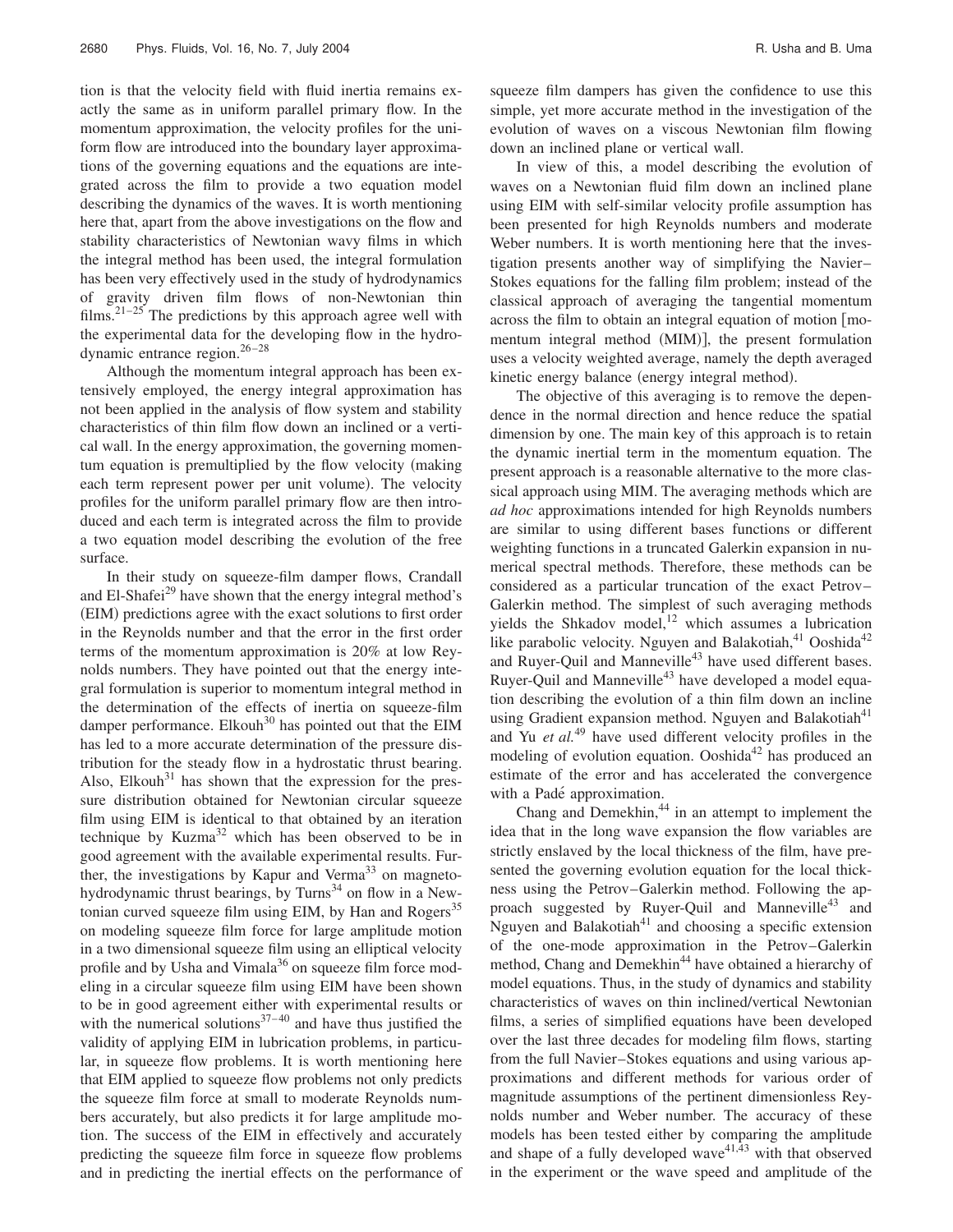primary solitary wave $44$  with that predicted by the numerical solution of Navier–Stokes equations.

In the present study, the film flow down an inclined plane is modeled by two nonlinear partial differential equations which describe the temporal and spatial evolution of local volumetric discharge rate and local flow layer depth and they are obtained by including consistently all the terms up to  $O(\epsilon^2)$  in the Navier–Stokes equations, for Re  $\approx O(\epsilon^{-1})$  and We $\approx O(1)$ . As the results of the linear stability theory can detect any inadequacies in the simplified models near wave inception, it is used as a primary criterion for model discrimination and the neutral stability curves generated from the two models based on  $MIM<sup>45</sup>$  and EIM (present study) are compared with the experimental results for vertically falling films. It is observed that the linearized theory of the present study is supported by experimental evidence in the parametric regime of interest. The results show that the present model can describe the dynamics of wave evolution on a falling liquid film for Re up to 100.

It is of interest to see how well the present model captures the physical phenomena exhibited by the earlier models and the experiments, and in view of this, attention is focused on the stationary waves of finite-amplitude and long wavelength on a thin viscous film down an inclined plane at high Reynolds numbers and moderate Weber numbers.

The study is similar to the theoretical investigation on the finite-amplitude waves of stationary form on a thin film of viscous fluid flowing down an inclined plane at high Reynolds numbers and moderate Weber numbers using the MIM by Lee and Mei.<sup>45</sup> In the frame of reference moving with the steady wave speed, the approximate equations accurate to the second order in the depth to wavelength ratio are reduced to a third order dynamical system. The experiments by Liu and Gollub<sup>52</sup> demonstrate that, farther downstream, the film flows produced by either regular high frequency forcing or by natural noise are eventually dominated by a small number of irregularly spaced solitary humps, which emerge through phenomena of period-doubling and wave merging. Motivated by the experimental results by Chu and Duckler<sup>46,47</sup> and Takahama and Kato, $48$  which indicate the predominance of irregular chaotic waves sufficiently downstream, the present study considers the possible bifurcations of film waves that may happen far downstream. Using modern bifurcation techniques of dynamical systems theory, it is shown that in the regime where sinusoidal waves are linearly unstable, uniform flows corresponding to the fixed points of the reduced system undergo Hopf bifurcation. Complex bifurcation scenarios after the onset of limit cycles are presented using the numerical integration of the dynamical system. The highest period-1 waves taken at the threshold where the first fixed point  $H<sub>I</sub>$  bifurcates to a period-2 limit cycle has been adopted as the theoretical periodic wave for each fixed Re. The theoretical predictions of Hopf thresholds and the limiting speeds are presented.

Thus, our objectives in this investigation are as follows.

(i) To present a new model (EIM) by using a different averaging procedure in the derivation of the evolution equation.



FIG. 1. Schematic representation of a thin film flow down an inclined plane.

- (ii) To see how well the present model (EIM) exhibits the different dynamical phenomena demonstrated by the earlier model (MIM) and the experiments. $46-48,52$
- (iii) To look for similarities and differences between the two models (EIM and MIM).

The development of different models either by adopting different methods or by using different profiles to approximate the unknown functions are needed and it is for this reason that the present investigation has been considered with the above objectives.

#### **II. MATHEMATICAL FORMULATION**

The two dimensional flow of a thin layer of an incompressible Newtonian fluid down an inclined plane is considered. The flow depth is denoted by  $\overline{h}(\overline{x}, \overline{t})$  and the angle of inclination of the plane bottom with respect to the horizontal is denoted by  $\theta$ , where  $0 < \theta \le \pi/2$ . A rectangular coordinate system is chosen with an  $\bar{x}$ -axis coinciding with the plane bottom and the  $\bar{y}$ -axis pointing vertically upwards from the inclined plane  $(Fig. 1)$ . The governing equations are

$$
\frac{\partial \overline{u}}{\partial \overline{x}} + \frac{\partial \overline{v}}{\partial \overline{y}} = 0,
$$
\n(1)\n
$$
\rho \left( \frac{\partial \overline{u}}{\partial \overline{t}} + \overline{u} \frac{\partial \overline{u}}{\partial \overline{x}} + \overline{v} \frac{\partial \overline{u}}{\partial \overline{y}} \right)
$$
\n
$$
\frac{\partial \overline{p}}{\partial \overline{p}} + \overline{v} \frac{\partial \overline{u}}{\partial \overline{y}} + \overline{v} \frac{\partial \overline{u}}{\partial \overline{y}} \right)
$$
\n(2)

$$
= -\frac{\partial p}{\partial \overline{x}} + \rho g \sin \theta + \mu \left( \frac{\partial^2 u}{\partial \overline{x}^2} + \frac{\partial^2 u}{\partial \overline{y}^2} \right),
$$
 (2)

$$
\rho \left( \frac{\partial \overline{v}}{\partial \overline{t}} + \overline{u} \frac{\partial \overline{v}}{\partial \overline{x}} + \overline{v} \frac{\partial \overline{v}}{\partial \overline{y}} \right)
$$
  
= 
$$
- \frac{\partial \overline{p}}{\partial \overline{y}} - \rho g \cos \theta + \mu \left( \frac{\partial^2 \overline{v}}{\partial \overline{x}^2} + \frac{\partial^2 \overline{v}}{\partial \overline{y}^2} \right),
$$
 (3)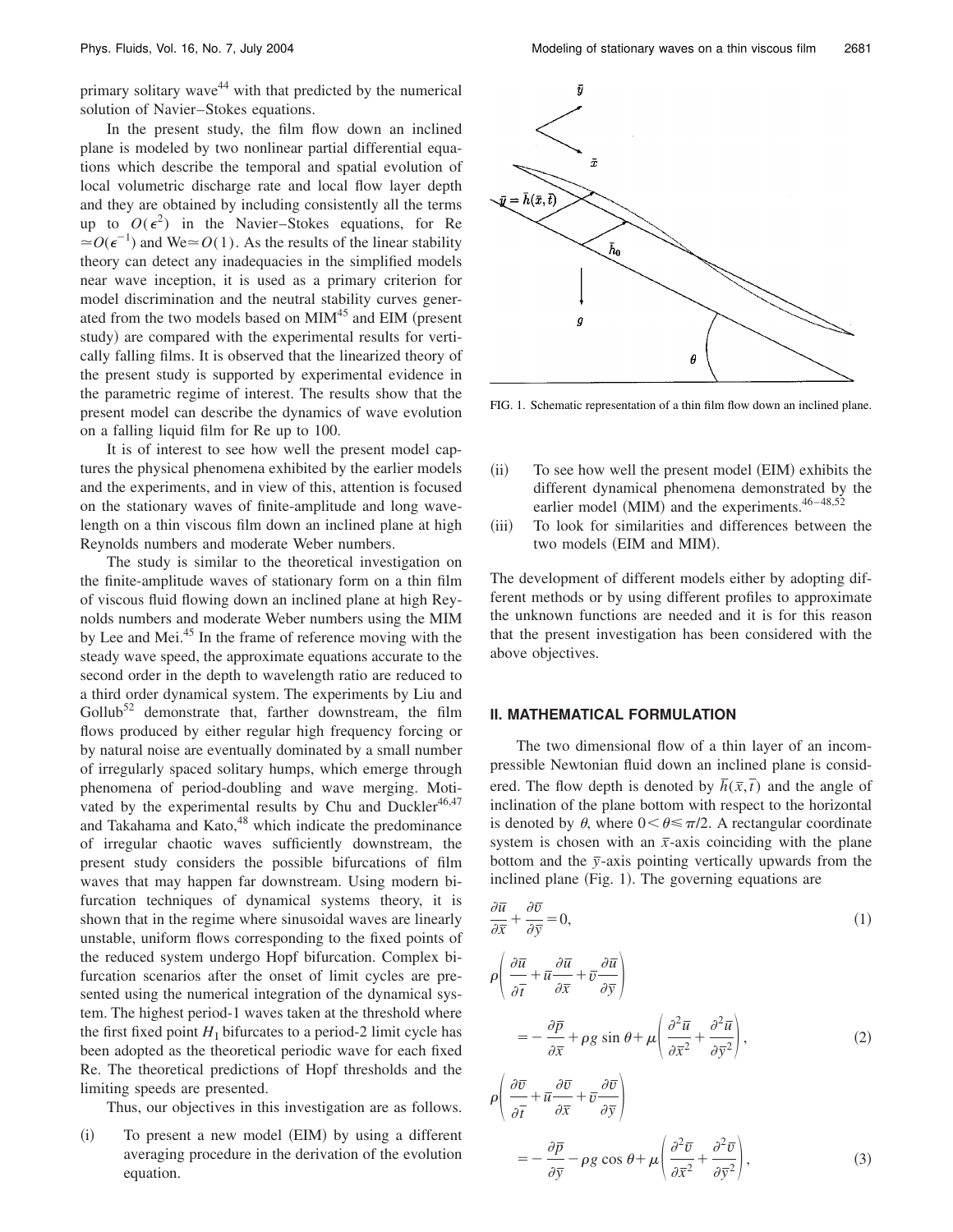where  $\bar{u}$ ,  $\bar{v}$  denote the velocity components in the  $\bar{x}$  and  $\bar{y}$ increasing directions,  $\bar{p}$  the pressure,  $\rho$  the density, *g* the gravitational acceleration and  $\mu$  the coefficient of viscosity of the fluid. The boundary conditions are

$$
\bar{u} = 0, \quad \bar{v} = 0, \text{ on } \bar{y} = 0 \quad \text{(no-slip condition)}; \tag{4}
$$
\n
$$
\bar{p} - \bar{p}_a - 2 \left\{ \mu \left[ \frac{\partial \bar{u}}{\partial \bar{x}} \left( \frac{\partial \bar{h}}{\partial \bar{x}} \right)^2 - \left( \frac{\partial \bar{u}}{\partial \bar{y}} + \frac{\partial \bar{v}}{\partial \bar{x}} \right) \frac{\partial \bar{h}}{\partial \bar{x}} + \frac{\partial \bar{v}}{\partial \bar{y}} \right] \right\}
$$
\n
$$
\times \left[ 1 + \left( \frac{\partial \bar{h}}{\partial \bar{x}} \right)^2 \right]^{-1} + \sigma \frac{\partial^2 \bar{h}}{\partial \bar{x}^2} \left[ 1 + \left( \frac{\partial \bar{h}}{\partial \bar{x}} \right)^2 \right]^{-3/2} = 0,
$$

on  $\bar{y} = \bar{h}$  (continuity of the normal stress at the

$$
free surface); \t(5)
$$

$$
\left\{-4 \frac{\partial \overline{u}}{\partial \overline{x}} \frac{\partial \overline{h}}{\partial \overline{x}} + \left(\frac{\partial \overline{u}}{\partial \overline{y}} + \frac{\partial \overline{v}}{\partial \overline{x}}\right) \left(1 - \left(\frac{\partial \overline{h}}{\partial \overline{x}}\right)^2\right)\right\} = 0,
$$

on  $\bar{y} = \bar{h}$  (continuity of the shear stress at the

$$
free surface); \t(6)
$$

$$
\frac{\partial \overline{h}}{\partial \overline{t}} + \overline{u} \frac{\partial \overline{h}}{\partial \overline{x}} - \overline{v} = 0,
$$

on  $\bar{y} = \bar{h}$  (kinematic boundary condition);  $(7)$ 

where  $\sigma$  is the interfacial surface tension coefficient.

The dimensionless form of the above governing equations is obtained by choosing scales based on the primary flow given by

$$
\overline{u} = \frac{g \sin \theta \overline{h}_0^2}{2 \nu} \left[ \frac{2 \overline{y}}{\overline{h}_0} - \frac{\overline{y}^2}{\overline{h}_0^2} \right], \quad \overline{v} = 0,
$$
\n(8)

where  $\bar{h}_0$  is the unperturbed uniform flow depth. The primary flow corresponds to the solution for uniform flow and the depth averaged velocity is

$$
\bar{u}_0 = \frac{1}{\bar{h}_0} \int_0^{\bar{h}_0} \bar{u} \ d\bar{y} = \frac{g \sin \theta \bar{h}_0^2}{3 \nu},\tag{9}
$$

and the corresponding volume-discharge rate is

$$
\overline{q}_0 = \overline{u}_0 \overline{h}_0. \tag{10}
$$

The dimensionless quantities are defined as

$$
x = \frac{\overline{x}}{L}, \quad y = \frac{\overline{y}}{\overline{h}_0}, \quad H = \frac{\overline{h}}{\overline{h}_0}, \quad u = \frac{\overline{u}}{\overline{u}_0}, \quad v = \frac{L\overline{v}}{\overline{h}_0\overline{u}_0},
$$

$$
t = \frac{\overline{u}_0\overline{t}}{L}, \quad p = \frac{\overline{p} - \overline{p}_a}{\rho \overline{u}_0^2}, \quad \epsilon = \frac{\overline{h}_0}{L},
$$
(11)

where the longitudinal length scale *L* is associated with the characteristic wavelength on the free surface and is of the same order as that of the wavelength. It is assumed that the layer is shallow so that the depth to wavelength ratio is small. Using  $(11)$  in  $(1)$ – $(7)$ , the nondimensional equations and boundary conditions are obtained as

$$
\frac{\partial u}{\partial x} + \frac{\partial v}{\partial y} = 0,\tag{12}
$$

$$
\left(\frac{\partial u}{\partial t} + u \frac{\partial u}{\partial x} + v \frac{\partial u}{\partial y}\right)
$$
  
=  $-\frac{\partial p}{\partial x} + \frac{3}{\epsilon \text{ Re}} + \frac{\epsilon}{\text{ Re}} \frac{\partial^2 u}{\partial x^2} + \frac{1}{\epsilon \text{ Re}} \frac{\partial^2 u}{\partial y^2},$  (13)

$$
\epsilon^{2} \left( \frac{\partial v}{\partial t} + u \frac{\partial v}{\partial x} + v \frac{\partial v}{\partial y} \right)
$$
  
=  $-\frac{\partial p}{\partial y} - \frac{3 \cot \theta}{Re} + \frac{\epsilon^{3}}{Re} \frac{\partial^{2} v}{\partial x^{2}} + \frac{\epsilon}{Re} \frac{\partial^{2} v}{\partial y^{2}},$  (14)

$$
u = 0, v = 0, \text{ on } y = 0;
$$
 (15)

$$
p + \frac{2\epsilon}{\text{Re}} \left( \frac{\partial u}{\partial y} \frac{\partial H}{\partial x} + \epsilon^2 \frac{\partial v}{\partial x} \frac{\partial H}{\partial x} - \epsilon^2 \frac{\partial u}{\partial x} \left( \frac{\partial H}{\partial x} \right)^2 - \frac{\partial v}{\partial y} \right) \times \left[ 1 + \epsilon^2 \left( \frac{\partial H}{\partial x} \right)^2 \right]^{-1} + \epsilon^2 \text{ We } \frac{\partial^2 H}{\partial x^2} \left[ 1 + \epsilon^2 \left( \frac{\partial H}{\partial x} \right)^2 \right]^{-3/2} = 0, \text{ on } y = H; \tag{16}
$$

$$
\left(\frac{\partial u}{\partial y} + \epsilon^2 \frac{\partial v}{\partial x}\right) \left[1 - \epsilon^2 \left(\frac{\partial H}{\partial x}\right)^2\right] + 2\epsilon^2 \left(\frac{\partial v}{\partial y} - \frac{\partial u}{\partial x}\right) \frac{\partial H}{\partial x} = 0,
$$
  
on  $y = H;$  (17)

$$
v = \frac{\partial H}{\partial t} + u \frac{\partial H}{\partial x}, \quad \text{at } y = H; \tag{18}
$$

where  $\text{Re} = \overline{u}_0 \overline{h}_0 / \nu = g \sin \theta \overline{h}_0^3 / 3 \nu^2$  is the Reynolds number; We=  $\sigma/\rho \bar{u}_0^2 \bar{h}_0$  is the Weber number.

In what follows, a model based on self-similar parabolic velocity profile assumption (two equation model) has been obtained by using energy integral method and the linear instability of the uniform flow has been discussed.

#### **III. TWO EQUATION MODEL**

The two equation model describing the temporal and spatial evolution of the local flow rate  $Q(x,t)$  and the local flow depth  $H(x,t)$  is obtained from Eqs.  $(12)$ – $(18)$  using EIM with a self-similar velocity profile assumption by including terms up to  $O(\epsilon^2)$ , when  $\text{Re} \approx O(\epsilon^{-1})$  and We  $\simeq$   $O(1)$ .

The exact solution for the uniform primary flow described by the parabolic velocity profile,

$$
u = \frac{3Q}{2H} \left( \frac{2y}{H} - \frac{y^2}{H^2} \right),\tag{19}
$$

is assumed, where

$$
Q = \int_0^H u \, dy.
$$

The velocity component in the *y*-direction is obtained from Eqs.  $(12)$  and  $(15)$  as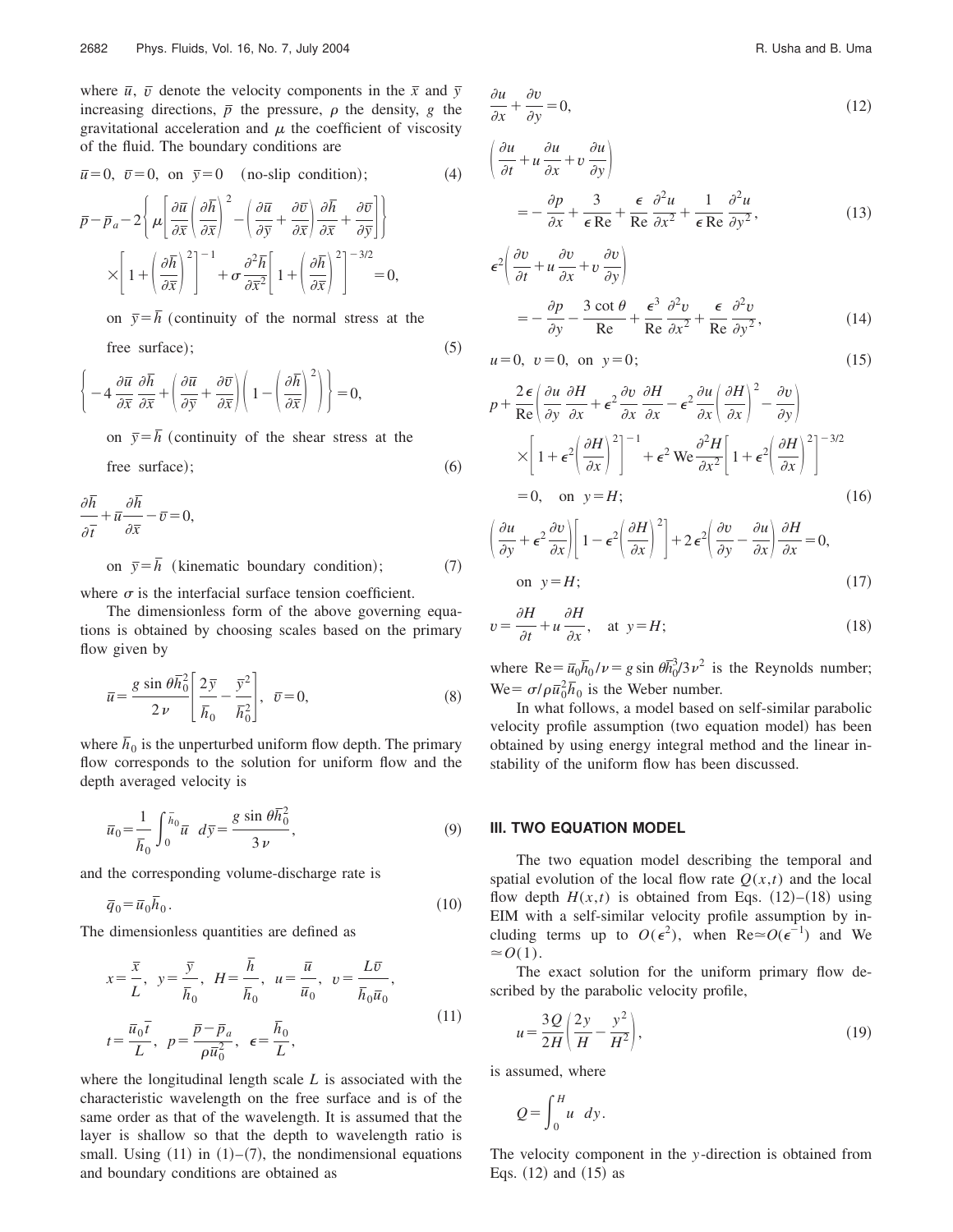$$
v = -y^{2} \left( \frac{3Q_{x}}{2H^{2}} - \frac{3QH_{x}}{H^{3}} \right) + y^{3} \left( \frac{Q_{x}}{2H^{3}} - \frac{3QH_{x}}{2H^{4}} \right). \tag{20}
$$

Equations  $(16)$  and  $(17)$  are simplified to

$$
p = \frac{2\epsilon}{\text{Re}} \frac{\partial v}{\partial y} - \epsilon^2 \text{ We } \frac{\partial^2 H}{\partial x^2}, \text{ on } y = H; \tag{21}
$$

$$
\frac{\partial u}{\partial y} = \epsilon^2 \left( 4 \frac{\partial u}{\partial x} \frac{\partial H}{\partial x} - \frac{\partial v}{\partial x} \right), \quad \text{on } y = H.
$$
 (22)

Using Eqs.  $(19)$  and  $(20)$ , the pressure distribution is obtained from Eq.  $(14)$  as

$$
p = \frac{\epsilon}{\text{Re}} \Biggl[ \left( -\frac{3Q_x}{2H} + \frac{3QH_x}{2H^2} \right) + \left( -\frac{3Q_x}{H^2} + \frac{6QH_x}{H^3} \right) y + \left( \frac{3Q_x}{2H^3} - \frac{9QH_x}{2H^4} \right) y^2 \Biggr] + \epsilon^2 \Biggr[ -\text{We } H_{xx} + \left( -\frac{3HQ_{xt}}{8} + \frac{5H_tQ_x}{8} + \frac{5H_xQ_t}{8} \right) + \frac{5H_{xt}Q}{8} - \frac{3H_xH_tQ}{2H} - \frac{QQ_{xx}}{2H} - \frac{33H_x^2Q^2}{40H^2} + \frac{33H_{xx}Q^2}{40H} + \frac{Q_x^2}{2} + \frac{3H_xQQ_x}{20H} \Biggr) + \left( \frac{Q_{xt}}{2H^2} - \frac{H_tQ_x}{H^3} - \frac{H_xQ_t}{H^3} - \frac{H_{xt}Q}{H^3} \right) + \frac{3H_xH_tQ}{H^3} \Biggr) y^3 + \left( -\frac{Q_{xt}}{8H^3} + \frac{3H_tQ_x}{8H^4} + \frac{3H_xQ_t}{8H^4} + \frac{3H_{xt}Q}{8H^4} - \frac{3H_xH_tQ}{2H^5} + \frac{9QQ_{xx}}{8H^4} - \frac{9H_{xx}Q^2}{4H^5} + \frac{9H_x^2Q^2}{4H^5} - \frac{9H_x^2Q^2}{4H^6} - \frac{9Q_x^2}{8H^4} \Biggr) y^4 \Biggr] + \left( -\frac{3QQ_{xx}}{4H^5} - \frac{3H_xQQ_x}{20H^6} + \frac{9H_{xx}Q^2}{5H^6} - \frac{9H_x^2Q^2}{5H^7} + \frac{3Q_x^2}{4H^5} \Biggr) y^5 + \left( \frac{QQ_{xx}}{8H^6} - \frac{3H_{xx}Q^2}{8H^7} + \frac{3H_x^2Q^2}{8H^8} - \frac{Q_x^2}{8H^6} \right) y^6 \Biggr] + \frac{3 \cot \theta}{\text{Re}} (H - y). \tag{23}
$$

If the bottom is nearly horizontal, say cot  $\theta \approx O(\epsilon^{-1})$ , then the last term in Eq. (23) is of order one and the leading order pressure distribution is of order unity and nearly hydrostatic. If the flow is down a vertical plate, cot  $\theta=0$ , the pressure distribution is of  $O(\epsilon^2)$ . For any finite bottom slope of the inclined plane with tan  $\theta \approx O(1)$ , the pressure is of  $O(\epsilon)$ . Integration of the continuity equation (12) with respect to *y* from  $y=0$  to  $y=H$  along with the boundary condition (18) yields

$$
H_t + Q_x = 0.\tag{24}
$$

Multiplying the *x*-momentum equation (13) with *u* and integrating the resulting equation with respect to *y* from  $y=0$  to *y*  $=$ *H*, gives

$$
\int_0^H \left\{ u \left( \frac{\partial u}{\partial t} + u \frac{\partial u}{\partial x} + v \frac{\partial u}{\partial y} \right) + u \frac{\partial p}{\partial x} - \frac{3}{\epsilon \text{ Re}} u - \frac{\epsilon}{\text{Re}} u \frac{\partial^2 u}{\partial x^2} - \frac{1}{\epsilon \text{ Re}} u \frac{\partial^2 u}{\partial y^2} \right\} dy = \sum_{i=1}^5 t_i = 0,
$$
\n(25)

where

$$
t_{1} = \int_{0}^{H} u \left( \frac{\partial u}{\partial t} + u \frac{\partial u}{\partial x} + v \frac{\partial u}{\partial y} \right) dy = \int_{0}^{H} \left\{ \frac{\partial}{\partial t} \left( \frac{u^{2}}{2} \right) + \frac{\partial}{\partial x} \left( \frac{u^{3}}{2} \right) + \frac{\partial}{\partial y} \left( \frac{u^{2}v}{2} \right) \right\} dy = \frac{6QQ_{t}}{5H} - \frac{3H_{t}Q^{2}}{5H^{2}} + \frac{81Q^{2}Q_{x}}{35H^{2}} - \frac{54H_{x}Q^{3}}{35H^{3}}, \qquad (26)
$$
\n
$$
t_{2} = \int_{0}^{H} u \frac{\partial p}{\partial x} dy = \frac{3 \cot \theta}{\text{Re}} QH_{x} - \epsilon^{2} \text{ We } QH_{xxx} - \frac{\epsilon}{\text{Re}} \left[ \frac{27QQ_{xx}}{10H} - \frac{129QQ_{x}H_{x}}{20H^{2}} - \frac{129Q^{2}H_{xx}}{40H^{2}} + \frac{123Q^{2}H_{x}^{2}}{20H^{3}} \right]
$$
\n
$$
+ \epsilon^{2}Q \left[ -\frac{33H_{x}Q_{xt}}{140} - \frac{33HQ_{xxt}}{140} + \frac{107H_{t}Q_{xx}}{280} + \frac{107H_{xt}Q_{x}}{140} + \frac{107H_{xx}Q_{t}}{280} + \frac{107H_{xx}Q_{t}}{280} - \frac{9H_{x}H_{t}Q_{x}}{35H} \right]
$$
\n
$$
- \frac{123H_{t}H_{xx}Q}{140H} + \frac{87H_{x}^{2}Q_{t}}{140H} - \frac{9H_{x}H_{x1}Q}{35H} - \frac{39H_{t}H_{x}^{2}Q}{70H^{2}} + \frac{Q_{x}Q_{xx}}{3} - \frac{QQ_{xxx}}{3} + \frac{533H_{xx}QQ_{x}}{448H} + \frac{241H_{xxx}Q^{2}}{448H}
$$
\n
$$
- \frac{333H_{x}H_{xx}Q^{
$$

$$
t_3 = -\frac{3}{\epsilon \text{ Re}} \int_0^H u \, dy = -\frac{3Q}{\epsilon \text{ Re}},\tag{28}
$$

$$
t_4 = -\frac{\epsilon}{\text{Re}} \int_0^H u \frac{\partial^2 u}{\partial x^2} = -\frac{\epsilon}{\text{Re}} \left[ \frac{6QQ_{xx}}{5H} - \frac{69QQ_xH_x}{20H^2} - \frac{69Q^2H_{xx}}{40H^2} + \frac{63Q^2H_x^2}{20H^3} \right],\tag{29}
$$

$$
t_5 = -\frac{1}{\epsilon \text{Re}} \int_0^H u \frac{\partial^2 u}{\partial y^2} = -\frac{\epsilon}{\text{Re}} \left[ \frac{3QQ_{xx}}{2H} + \frac{9QQ_xH_x}{2H^2} - \frac{9Q^2H_{xx}}{4H^2} - \frac{9Q^2H_x^2}{2H^3} \right] + \frac{1}{\epsilon \text{Re}} \frac{3Q^2}{H^3}.
$$
 (30)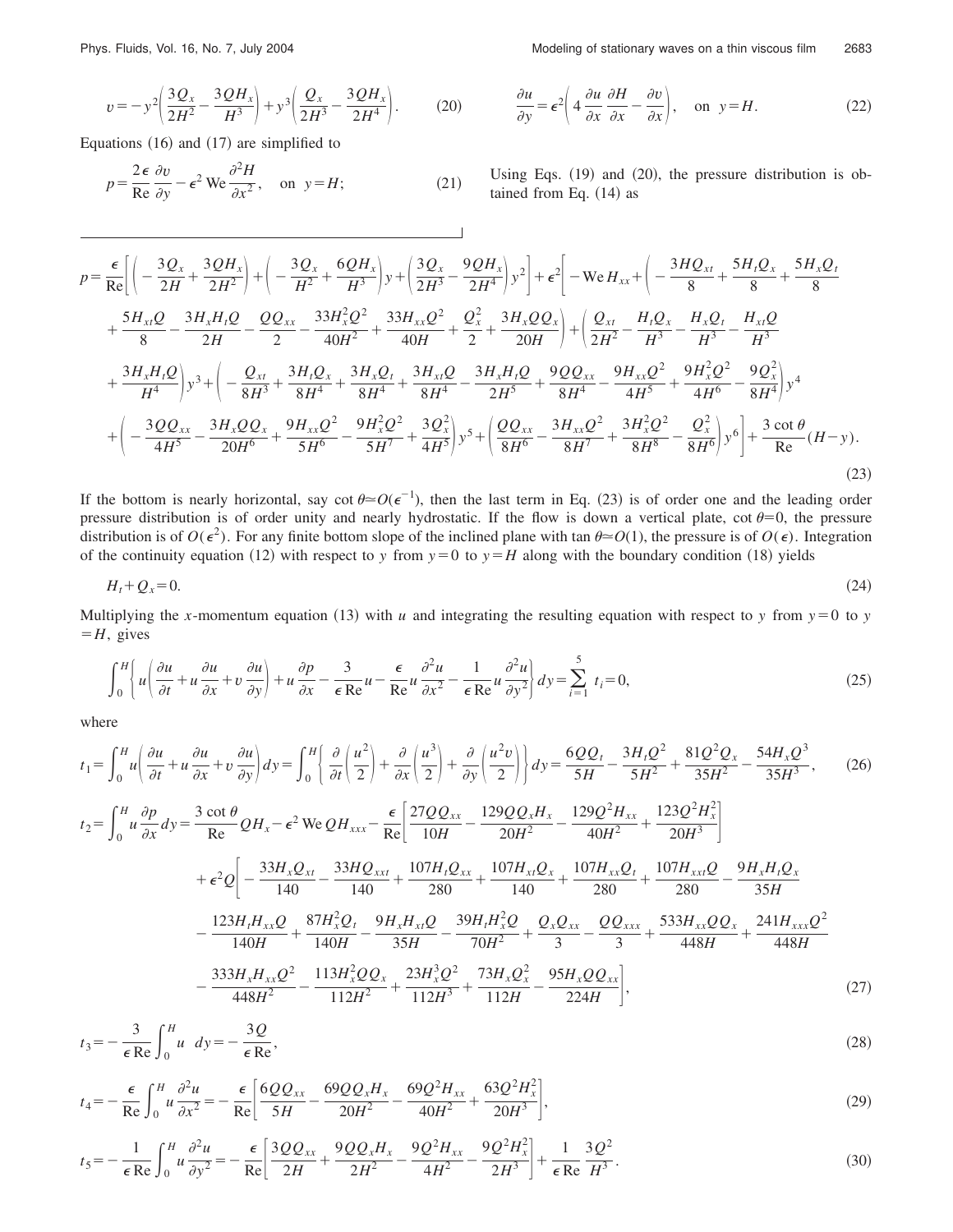In the derivation of  $(26)$ – $(30)$ , Eqs.  $(15)$ ,  $(19)$ ,  $(20)$ , and  $(22)$  have been used. Substituting for  $t_i$ ,  $i = 1,2,...,5$  in  $(25)$ , the governing equation is obtained as

$$
\left\{\frac{6Q_t}{5H} - \frac{3H_tQ}{5H^2} + \frac{81QQ_x}{35H^2} - \frac{54H_xQ^2}{35H^3} - \frac{3}{\epsilon \text{Re}} + \frac{1}{\epsilon \text{Re}} \frac{3Q}{H^3} + \frac{3 \cot \theta}{\text{Re}} H_x + \epsilon^2 \right\} - \text{We } H_{xxx} - \frac{33H_xQ_{xt}}{140} - \frac{33HQ_{xxt}}{140} + \frac{107H_tQ_{xx}}{280} + \frac{107H_{xt}Q_x}{140} + \frac{107H_{xx}Q_t}{280} + \frac{107H_{xx}Q_t}{280} + \frac{107H_{xx}Q_t}{280} - \frac{9H_xH_tQ_x}{35H} - \frac{123H_tH_{xx}Q}{140H} + \frac{87H_x^2Q_t}{140H} - \frac{9H_xH_{xt}Q}{35H} - \frac{39H_tH_x^2Q}{70H^2} + \frac{Q_xQ_{xx}}{3} + \frac{633H_{xx}QQ_x}{448H} + \frac{241H_{xxx}Q^2}{448H} - \frac{333H_xH_{xx}Q^2}{448H^2} - \frac{113H_x^2QQ_x}{112H^2} + \frac{23H_x^3Q^2}{112H^3} + \frac{73H_xQ_x^2}{112H} - \frac{95H_xQQ_{xx}}{224H} \right\}
$$
\n
$$
-\frac{\epsilon}{\text{Re}} \left[ \frac{27Q_{xx}}{5H} - \frac{27H_xQ_x}{5H^2} - \frac{36H_{xx}Q}{5H^2} + \frac{24H_x^2Q}{5H^3} \right] = 0. \tag{31}
$$

г

Equations (24) and (31) describe the spatial and temporal evolution of  $Q(x,t)$  and  $H(x,t)$ .

#### **A. Linear instability of the uniform flow**

If  $\eta$  and  $q$  denote the infinitesimal disturbances from the uniform flow,  $H=1+\eta$ ,  $Q=1+q$ , then the linearization of Eqs.  $(24)$  and  $(31)$  and the elimination of *q* gives

$$
\frac{6}{5} \eta_{tt} + \frac{102}{35} \eta_{xt} + \frac{54}{35} \eta_{xx} + \frac{3}{\epsilon \text{ Re}} (\eta_t + 3 \eta_x) - \frac{3 \cot \theta}{\text{Re}} \eta_{xx}
$$

$$
- \frac{\epsilon}{\text{Re}} \left[ \frac{27}{5} \eta_{xxt} + \frac{36}{5} \eta_{xxx} \right] - \epsilon^2 \left[ -\text{We } \eta_{xxxx} + \frac{33}{140} \eta_{xxtt} + \frac{601}{840} \eta_{xxxt} + \frac{241}{448} \eta_{xxxxx} \right] = 0. \tag{32}
$$

By considering a wave like disturbance,

$$
\eta = e^{i(x-ct)},\tag{33}
$$

and substituting  $(33)$  in  $(32)$ , a characteristic equation for the complex phase velocity  $c = c_r + ic_i$  is obtained as

$$
\left(1 + \frac{11}{56}\epsilon^2\right)c^2 + \left(i\left[\frac{5}{2\epsilon \text{Re}} + \frac{9\epsilon}{2 \text{Re}}\right] - \frac{17}{7} - \frac{601}{1008}\epsilon^2\right)c + \left(-i\left[\frac{15}{2\epsilon \text{Re}} + \frac{6\epsilon}{\text{Re}}\right] + \frac{9}{7} - \frac{5}{2}\frac{\cot \theta}{\text{Re}} - \frac{5}{6}\epsilon^2 \text{ We} + \frac{1205}{2688}\epsilon^2\right) = 0.
$$
\n(34)

It is to be noted that the normalizing length  $(L)$  is chosen to be the reciprocal of the wave number  $(1/\alpha)$  in physical dimensions so that  $\epsilon$  in (32) is  $\alpha \overline{h}_0$ . The stability of the primary flow is determined by the sign of  $c_i$ . If  $c_i > 0$ , the primary flow is unstable, whereas if  $c_i < 0$ , the primary flow is stable. The solution of  $(34)$  which corresponds to a stable mode is given by

$$
c_r = \frac{\left(\left(\frac{17}{7} + \frac{601}{1008}\epsilon^2\right) - \sqrt{\frac{\sqrt{A^2 + B^2} + A}{2}}\right)}{2\left(1 + \frac{11}{56}\epsilon^2\right)},
$$

$$
c_i = \frac{\left(-\left(\frac{5}{2\epsilon \text{Re}} + \frac{9\epsilon}{2\text{Re}}\right) - \sqrt{\frac{\sqrt{A^2 + B^2} - A}{2}}\right)}{2\left(1 + \frac{11}{56}\epsilon^2\right)},
$$
(35)

where

$$
A = \left(\frac{17}{7} + \frac{601}{1008}\epsilon^2\right)^2 - \left(\frac{5}{2\epsilon \text{ Re}} + \frac{9\epsilon}{2\text{ Re}}\right)^2 - 4\left(1 + \frac{11}{56}\epsilon^2\right)
$$

$$
\times \left(\frac{9}{7} - \frac{5}{2}\frac{\cot \theta}{\text{Re}} - \frac{5}{6}\epsilon^2 \text{ We} + \frac{1205}{2688}\epsilon^2\right),
$$

$$
B = 4\left(1 + \frac{11}{56}\epsilon^2\right)\left(\frac{15}{2\epsilon \text{ Re}}\right) + \frac{6\epsilon}{\text{Re}} - 2\left(\frac{17}{7} + \frac{601}{1008}\epsilon^2\right)
$$

$$
\times \left(\frac{5}{2\epsilon \text{ Re}} + \frac{9\epsilon}{2 \text{ Re}}\right).
$$
 (36)

The phase velocity and growth rate of the potentially unstable mode is given by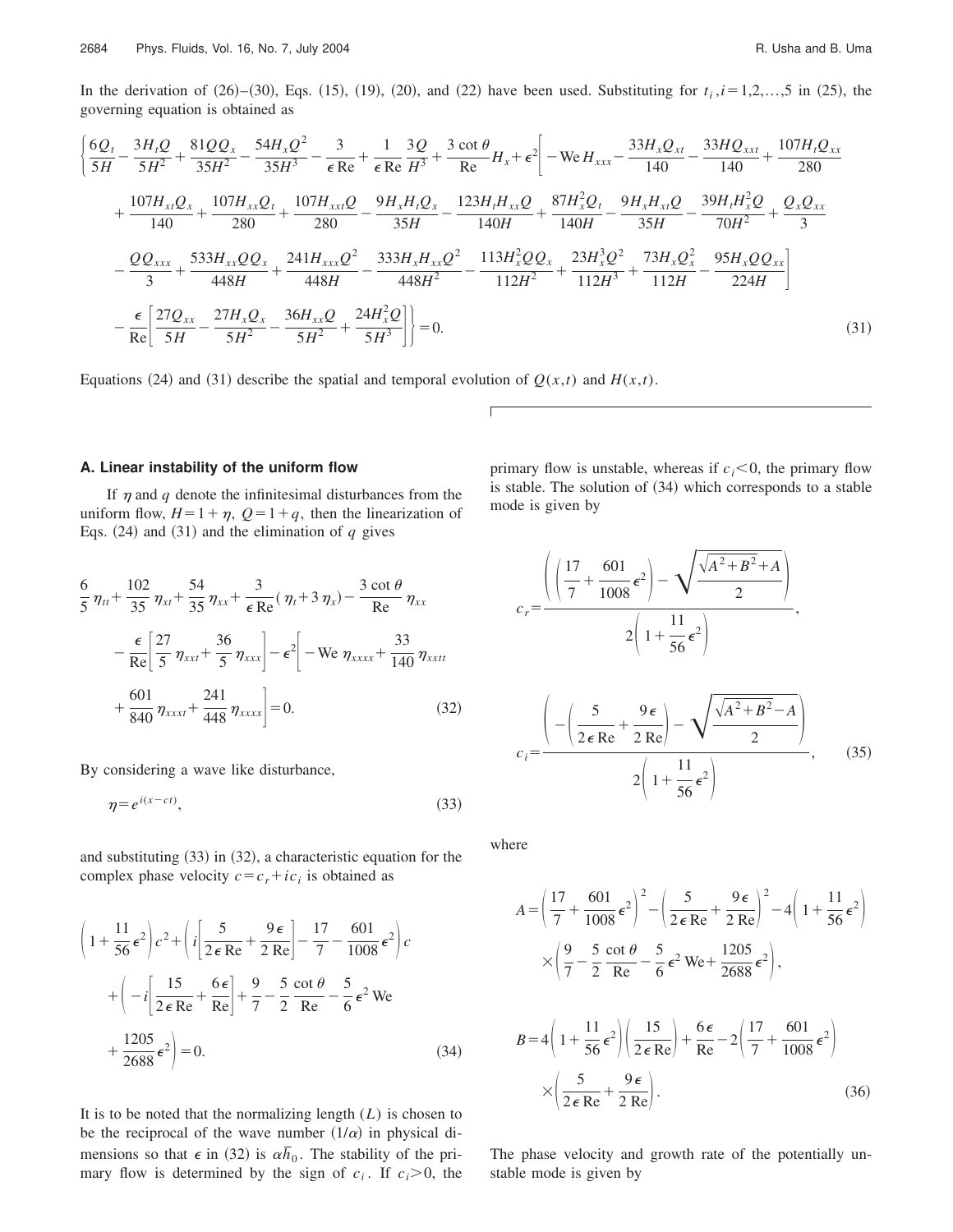

FIG. 2. Neutral curves in the  $\epsilon$  versus Re/cot  $\theta$  plane for various Weber numbers.

$$
c_r = \frac{\left(\left(\frac{17}{7} + \frac{601}{1008}\epsilon^2\right) + \sqrt{\frac{\sqrt{A^2 + B^2} + A}{2}}\right)}{2\left(1 + \frac{11}{56}\epsilon^2\right)},
$$
  

$$
c_i = \frac{\left(-\left(\frac{5}{2\epsilon \text{ Re}} + \frac{9\epsilon}{2 \text{ Re}}\right) + \sqrt{\frac{\sqrt{A^2 + B^2} - A}{2}}\right)}{2\left(1 + \frac{11}{56}\epsilon^2\right)}.
$$
(37)

The threshold for linear stability or neutral stability is obtained from (37) by setting  $c_i=0$ . It is observed that on the plane of Re/cot  $\theta$  versus  $\epsilon$ , there are three branches of neutral curves, for a given Weber number We. They are the Re/cot  $\theta$ -axis, the  $\epsilon$ -axis and the curve given by

$$
\frac{\text{Re}}{\cot \theta} = \frac{\left(\frac{5}{6} + 3\epsilon^2\right)}{1 - \frac{5}{18}\text{We }\epsilon^2 + \frac{16093}{94080}\epsilon^2}
$$

$$
= \frac{5}{6} + \epsilon^2 \left[3 - \frac{5}{6}\left(\frac{5}{18}\text{We} - \frac{16093}{94080}\right)\right] + O(\epsilon^4). \quad (38)
$$

The neutral curves for various Weber numbers using MIM<sup>45</sup> and EIM are plotted in Fig. 2. The primary flow is unstable in the region bounded by the Re/cot  $\theta$  axis and the neutral curve plotted in Fig. 2. There is a reduction in the region of instability as the Weber number increases, showing that the effect of surface tension is to stabilize the primary flow. The disturbances of the infinitely long waves are obtained from (38) by taking  $\epsilon=0$  and this yields the critical condition for instability as

$$
\frac{\cot \theta}{\text{Re}} = \frac{6}{5}.
$$
 (39)

Therefore, the region of linear instability is  $0 \le \cot \theta / \text{Re}$  $<$  6/5 while cot  $\theta$ /Re $>$  6/5 is the region of linear stability.



FIG. 3. Dimensionless wave speed for vertically falling water films.  $\square$ : expt. by Jones and Whitaker (Ref. 53);  $\Diamond$ : expt. by Stainthrop and Allen (Ref. 54);  $\triangle$ : expt. by Strobel and Whitaker (Ref. 55).

It is worth mentioning here that the linear instability threshold predicted by the present model (EIM) agrees with the classical result of the Orr–Sommerfeld analysis for a small Reynolds number flow<sup>50,51</sup> and verified experimentally by Liu and Gollub.<sup>52</sup> On the other hand, the momentum integral method (MIM) predicts the range of linear instability as  $0 \le \cot \theta$ /Re $\le 1$ . Figure 3 shows the linear predictions of the phase velocity of the fastest growing wave by the present model, the model by Lee and Mei<sup>45</sup> (which uses  $MIM<sup>16</sup>$ ), the experimental $53-55$  results observed near the inception region for vertically falling film flows of water for  $Re \le 100$ , approximate solutions from the momentum integral form of the Orr–Sommerfeld equation by Krantz and Goren $56$  and the direct numerical solutions of the Orr–Sommerfeld equation by Pierson and Whitaker.<sup>57</sup> The results show that both the energy integral and momentum integral models agree well with the experimental predictions thus supporting the validity of the linearised theory in the parametric regime Re  $\approx O(\epsilon^{-1}).$ 

# **IV. THE GOVERNING EQUATIONS FOR STATIONARY WAVES**

A second order theory for permanent waves which propagate at a constant speed without any change in form is



FIG. 4. Parameter regimes delimited for  $H_1 = H_s$  and  $H_{II} = H_s$ . Heteroclinic orbits exist only in the shaded regions.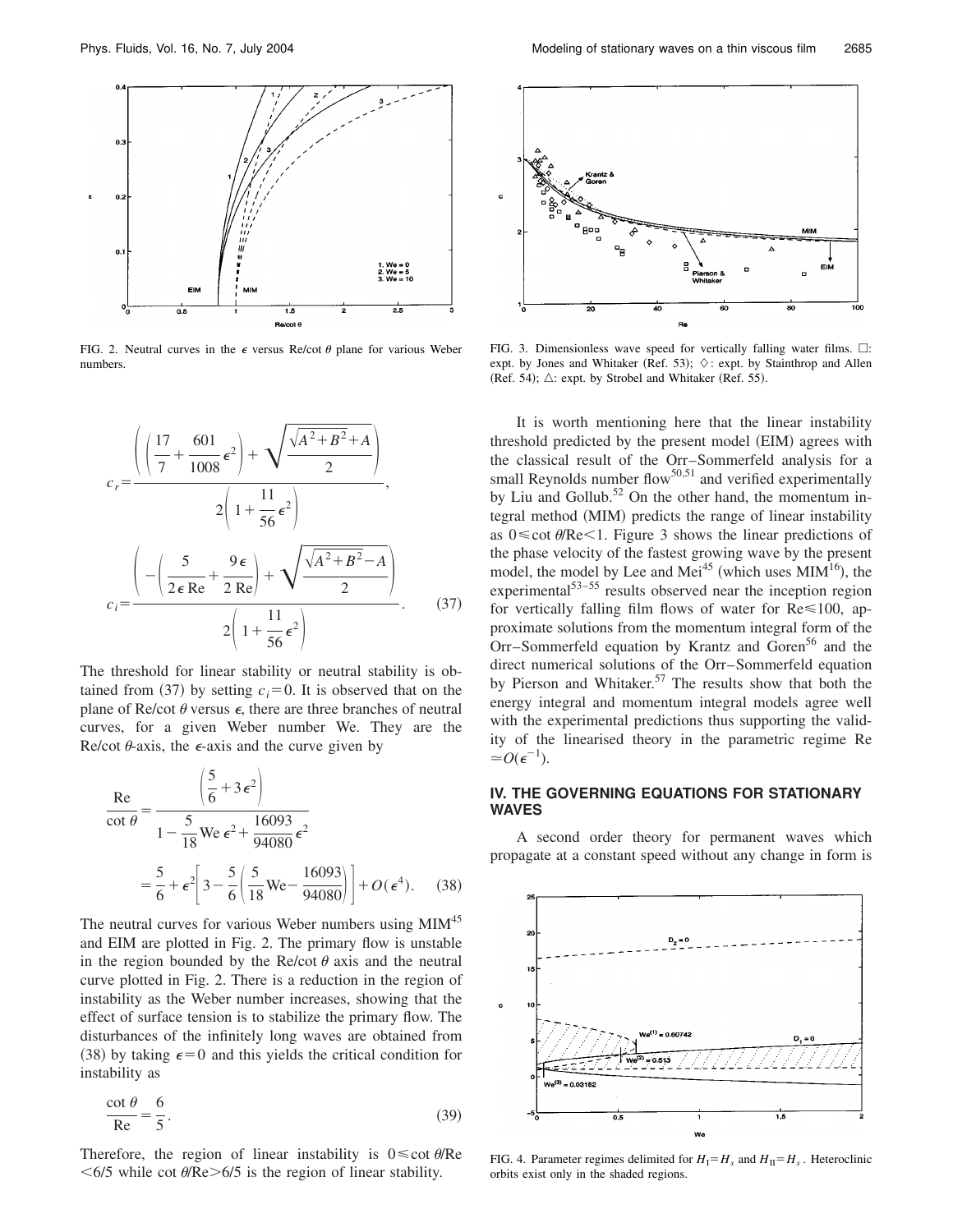pursued in this section. While wave transitions in real-life involve complex spatio-temporal dynamics and many of these transitions lead to chaotic waves that are not stationary traveling waves, in what follows, the bifurcation of stationary traveling waves has been examined as a preliminary study of the more complex transitions. The governing equations are obtained from (24) and (31) by transforming to a moving coordinate system defined by  $\xi = (1/\epsilon) (x - ct)$ , where *c* is the propagation speed. Using the relations

$$
\frac{\partial}{\partial x} = \frac{\partial}{\partial \xi}, \quad \frac{\partial}{\partial t} = -c \frac{\partial}{\partial \xi}
$$
(40)

and

$$
Q = c(H-1) + 1,\tag{41}
$$

obtained from  $(24)$ , the third order ordinary differential equation for the flow depth is obtained as

$$
\left\{ H_{\xi\xi\xi} \left[ \frac{391}{6720} c^2 H^4 + \frac{1211}{3360} c H^3 (1 - c) + \frac{241}{448} H^2 (1 - c)^2 - \text{We } H^3 \right] + \frac{H_{\xi\xi}}{\text{Re}} \left[ \frac{9}{5} c H^2 + \frac{36}{5} H (1 - c) \right] \right\}
$$
\n
$$
+ H_{\xi} \left[ \frac{6}{35} c^2 H^2 - \frac{6}{35} c H (1 - c) - \frac{54}{35} (1 - c)^2 + \frac{3 \cot \theta}{\text{Re}} H^3 \right] + H_{\xi} H_{\xi\xi} \left[ -\frac{379}{1680} c^2 H^3 - \frac{21}{2240} c H^2 (1 - c) - \frac{333}{448} H (1 - c)^2 \right]
$$
\n
$$
+ \frac{H_{\xi}^2}{\text{Re}} \left[ \frac{3}{5} c H - \frac{24}{5} (1 - c) \right] + H_{\xi}^3 \left[ \frac{23}{560} c^2 H^2 + \frac{27}{560} c H (1 - c) + \frac{23}{112} (1 - c)^2 \right] - \frac{3}{\text{Re}} (H - 1)(H^2 + H + 1 - c) \right] = 0. \tag{42}
$$

By this coordinate renormalization, the new horizontal length scale is the primary flow depth  $\bar{h}_0$  and the highest derivative appears at the leading order in  $\epsilon$ . It is assumed that the primary flow given by  $H^* = 1$ ,  $Q^* = 1$  is approached either far upstream  $\xi=-\infty$  or far downstream  $\xi=-\infty$ . The flow is governed by four physical parameters Re, We,  $\theta$  and *c*. Equation (42) is expressed as a three dimensional dynamical system by the differential equations

$$
H_{\xi} = \overline{H},
$$
  
\n
$$
\overline{H}_{\xi} = \overline{\overline{H}},
$$
\n
$$
\overline{\overline{H}}_{\xi} = \frac{F(H, \overline{H}, \overline{H}, \overline{F}; \cot \theta / \text{Re}, \text{Re}, c)}{D(H; \text{We}, c)},
$$
\n(43)

where *H* represents the flow depth,  $\bar{H} = H_{\xi}$  represents the slope,  $\bar{H} = H_{\xi\xi}$  represents the curvature of the free surface and

$$
D = \text{We } H - \frac{391}{6720}c^2H^2 + \frac{1211}{3360}cH(c-1) - \frac{241}{448}(1-c)^2,
$$
\n
$$
F = \left\{\overline{H}\left[\frac{6}{35}c^2H^2 - \frac{6}{35}cH(1-c) - \frac{54}{35}(1-c)^2 + \frac{3\cot\theta}{\text{Re}}H^3\right] + \frac{\overline{H}}{\text{Re}}\left[\frac{9}{5}cH^2 + \frac{36}{5}H(1-c)\right] + \overline{H}\overline{H}\left[-\frac{379}{1680}c^2H^3\right] - \frac{21}{2240}cH^2(1-c) - \frac{333}{448}H(1-c)^2\right\} + \frac{\overline{H}^2}{\text{Re}}\left[\frac{3}{5}cH - \frac{24}{5}(1-c)\right] + \overline{H}^3\left[\frac{23}{560}c^2H^2 + \frac{27}{560}cH(1-c) + \frac{23}{112}(1-c)^2\right] - \frac{3}{\text{Re}}(H-1)(H^2 + H + 1-c)\right\}.
$$
\n(45)

The fixed points are obtained by equating the right hand side of Eq. (43) to zero and are given by  $H_1 = (H, \bar{H}, \bar{H})$  $= (1,0,0)$  and  $H_{\text{II}} = ((-1 + \sqrt{4c-3})/2,0,0)$ . The fixed point  $H<sub>I</sub>$  corresponds to the uniform primary flow. The fixed point  $H<sub>II</sub>$ , is a function of *c* and is real and positive only for *c*  $>1$ . Therefore, this corresponds to an asymptotic part of a nonuniform profile propagating at a speed  $c > 1$ . The fixed points are independent of  $\theta$ , Re and We and at  $c=3$ ,  $H<sub>I</sub>$  and  $H<sub>II</sub>$  cross each other, implying that a transcritical bifurcation exists at  $c=3$  at which the two fixed points exchange their stability properties. The parameter  $c$  is taken as the the bifurcation parameter for chosen values of other physical parameters.

#### **A. Search for heteroclinic orbits**

It is of interest to look for heteroclinic orbits connecting the two fixed points in the three dimensional phase space  $(H,\bar{H},\bar{H})$ . Such an orbit exists if there is no singularity separating the fixed points in the phase space and the upstream fixed point is unstable and the downstream fixed point is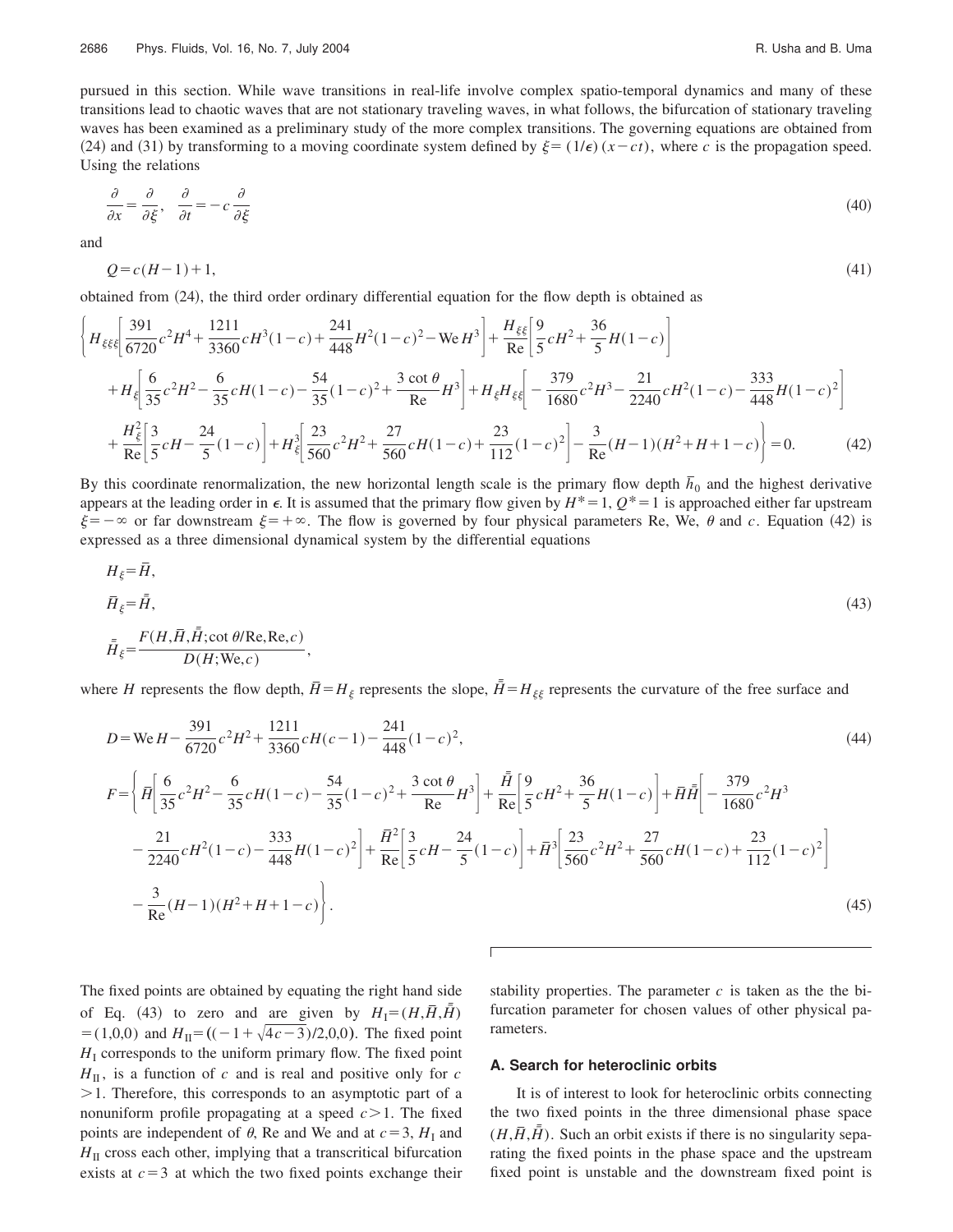stable. However, singularities exist when the coefficient  $D(H, \text{We}, c)$  of  $H_{\xi\xi\xi}$  in (42) vanishes. In the phase space, these singularities are infinite planes normal to the *H*-axis. The phase trajectories, near the singular planes are led to infinities and cannot therefore flow across these singularities. One of these singular planes is  $H_s^{(0)} = 0$ , which corresponds physically to a dry bed. The other singularity planes are given by

$$
\frac{H_S^{(1)}}{H_S^{(2)}} = \frac{\text{We} + \frac{1211}{3360}c(c-1) \pm \left\{ \left( \text{We} + \frac{1211}{3360}c(c-1) \right)^2 - \left( \frac{391}{1680}c^2 \right) \left( \frac{241}{448}(1-c)^2 \right) \right\}^{1/2}}{\left( \frac{391}{3360}c^2 \right)}.
$$
\n(46)

In the We versus  $c$  plane, the parameter regions where none of the singular planes lie between  $H<sub>I</sub>$  and  $H<sub>II</sub>$  in the phase space are found from the trajectories

$$
D_1(c, \text{We}) = \text{We} - \frac{99}{210}c^2 + \frac{601}{840}c - \frac{241}{448} = 0,\tag{47}
$$

which gives the points of intersection between  $H_I$  and  $H_s^{(1)}$ (or  $H_s^{(2)}$ ) (the solid curve in Fig. 4) and from the trajectories

$$
D_2(c, \text{We}) = \frac{-\text{We}}{2} - \frac{391}{6720}c^3 - \frac{3087}{4480}c^2 + \frac{8441}{6720}c - \frac{241}{448} + \left(\frac{\text{We}}{2} + \frac{2813}{13440}c^2 - \frac{1211}{6720}c\right)\sqrt{4c - 3} = 0,
$$
\n(48)

which gives the points of intersection between  $H_{\text{II}}$  and  $H_{\text{s}}^{(1)}$ (or  $H_s^{(2)}$ ) (the dashed curve in Fig. 4).

Figure 4 shows these singularity boundaries and in the shaded regions, heteroclinic orbits are possible, where the singular planes do not lie between the two fixed points.

# **B. Search for oscillatory orbits emerging from a limit cycle around the fixed point**

It is also of interest to anticipate another type of continuous orbit in certain parts of cot  $\theta$ /Re versus *c* plane. This motivates the search for the Hopf bifurcation threshold which marks the first appearance of limit cycles or periodic solutions. Such a threshold occurs when the fixed point possesses a pair of purely imaginary eigenvalues and a negative real eigenvalue. This requires the knowledge of the eigenvalue properties of the two fixed points  $H<sub>I</sub>$  and  $H<sub>II</sub>$  in each of the following four regimes: (i)  $We > We^{(1)}(=0.60742)$ ; (ii)  $We^{(2)}(=0.513)<\text{We}<\text{We}^{(1)}$ ; (iii)  $We^{(3)}(=0.03182)<\text{We}$  $\langle W_e^{(2)} \rangle$ ; and (iv) 0 $\langle W_e^{(3)} \rangle$ , determined by their relative positions of the singularity branches  $(Fig. 5)$ .

In order to determine the possible bifurcations of the fixed points as they become unstable, small perturbations around the fixed points are considered so that  $H=H^*+h$ , where  $\mathbf{H}^*$  denotes one of the two fixed points  $H_I$  or  $H_{II}$  and **h** is the perturbation. The linearized system obtained from  $(43)$  is given by

$$
\frac{d\mathbf{h}}{d\xi} = J\mathbf{h}, \quad J = \begin{pmatrix} 0 & 1 & 0 \\ 0 & 0 & 1 \\ -\beta_3/\text{Re} & -\beta_2 & -\beta_1/\text{Re} \end{pmatrix}, \quad (49)
$$

where

$$
\beta_{1} = \frac{\{-\frac{9}{5}cH^{2} - \frac{36}{5}H(1-c)\}}{\text{We }H^{3} - \frac{391}{6720}c^{2}H^{4} + \frac{121}{3360}c(c-1)H^{3} - \frac{241}{448}(c-1)^{2}H^{2}},
$$
\n
$$
\beta_{2} = \frac{\left\{-\frac{6}{35}c^{2}H^{2} + \frac{6}{35}c(1-c)H + \frac{54}{35}(1-c)^{2} - \frac{3\cot\theta}{\text{Re}}\right\}}{\text{We }H^{3} - \frac{391}{6720}c^{2}H^{4} + \frac{1211}{3360}c(c-1)H^{3} - \frac{241}{448}(c-1)^{2}H^{2}},
$$
\n
$$
\beta_{3} = \frac{\{3(3H^{2}-c)\}}{\text{We }H^{3} - \frac{391}{6720}c^{2}H^{4} + \frac{1211}{3360}c(c-1)H^{3} - \frac{241}{448}(c-1)^{2}H^{2}}
$$

.  $(50)$ 

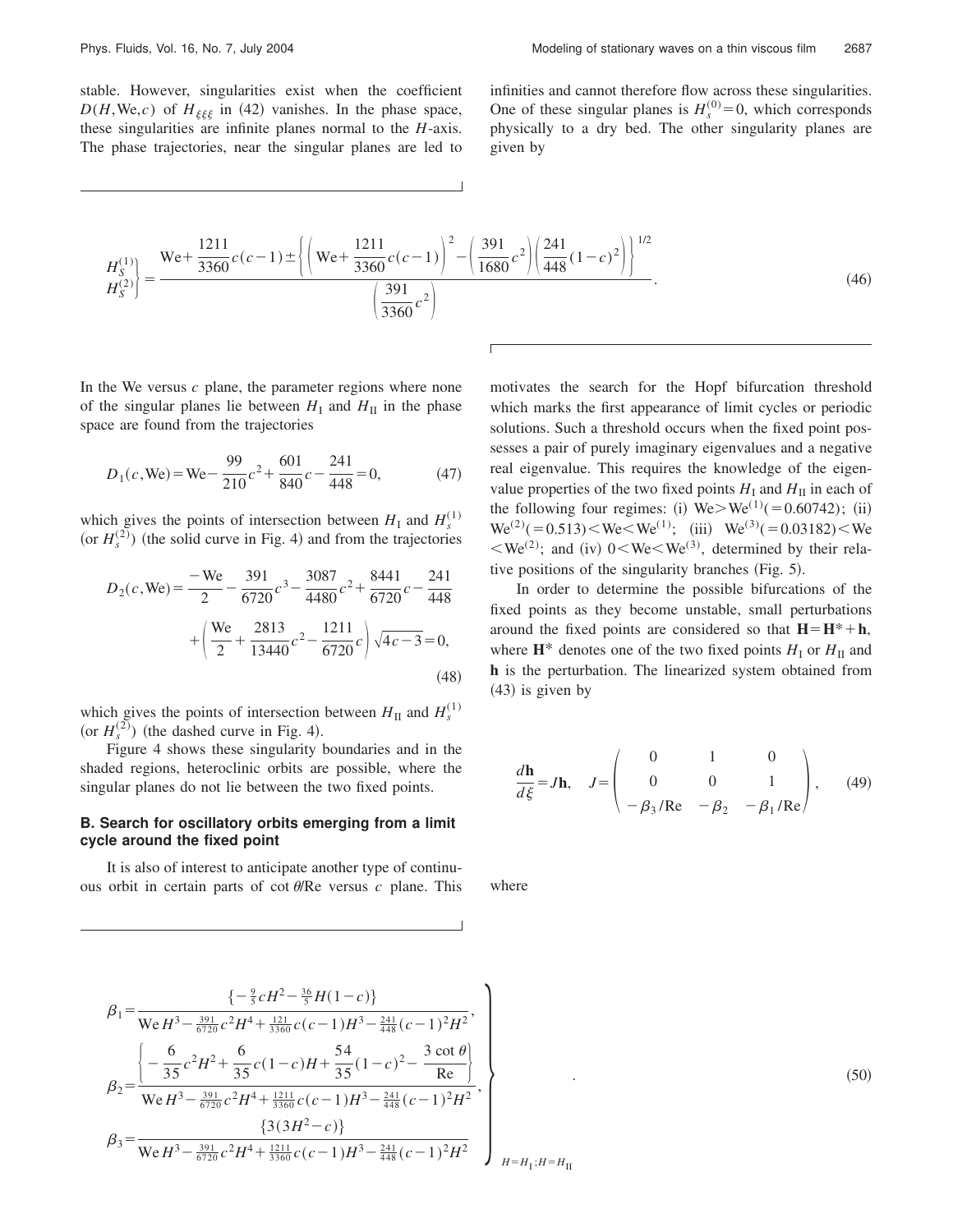

FIG. 5. Eigenvalue behavior of the two fixed points in the *c* versus cot  $\theta$ /Re plane for We=1 and (i) Re  $=1/0.075 \approx 13.33;$  (ii) Re=100. (a)  $H_{\text{I}}$ ; (b)  $H_{\text{II}}$ .

The characteristic equation for the eigenvalue  $\lambda$  of the Jacobian matrix *J* is given by

$$
\lambda^3 + \frac{\beta_1}{\text{Re}}\lambda^2 + \beta_2\lambda + \frac{\beta_3}{\text{Re}} = 0.
$$
 (51)

The eigenvalues in terms of the small parameter 1/Re are given by

$$
\lambda_1 = -\frac{1}{\text{Re}} \frac{\beta_3}{\beta_2} + o(\text{Re}^{-2}),
$$
  

$$
\lambda_{2,3} = \frac{1}{\text{Re}} \frac{\beta_3 - \beta_1 \beta_2}{2\beta_2} \pm i \sqrt{\beta_2} + o(\text{Re}^{-2}).
$$
 (52)

If at a fixed point  $\beta_2$  > 0, then  $\lambda_2$  and  $\lambda_3$  are complex and the fixed point is a saddle-spiral and if  $\beta_2$  < 0, then  $\lambda_2$  and  $\lambda_3$  are real and the fixed point is a saddle node. The zeros of  $\beta_2$ represent the boundaries of eigenvalue behavior between saddle-spirals and saddle-nodes.

In the parameter space (We, Re, cot  $\theta$ , *c*), the Hopfbifurcation thresholds separate eigenvalues  $\lambda_1$  < 0, Real part of  $(\lambda_2, \lambda_3)$  > 0 from those of  $\lambda_1$  < 0, Real part of  $(\lambda_2, \lambda_3)$  $\leq$ 0. The conditions for the Hopf-bifurcation threshold are obtained from  $(52)$  as

$$
\beta_1 \beta_2 = \beta_3, \quad \beta_1 > 0, \ \beta_2 > 0,
$$
\n(53)

which ensure that the real eigenvalue  $\lambda_1$  is negative and that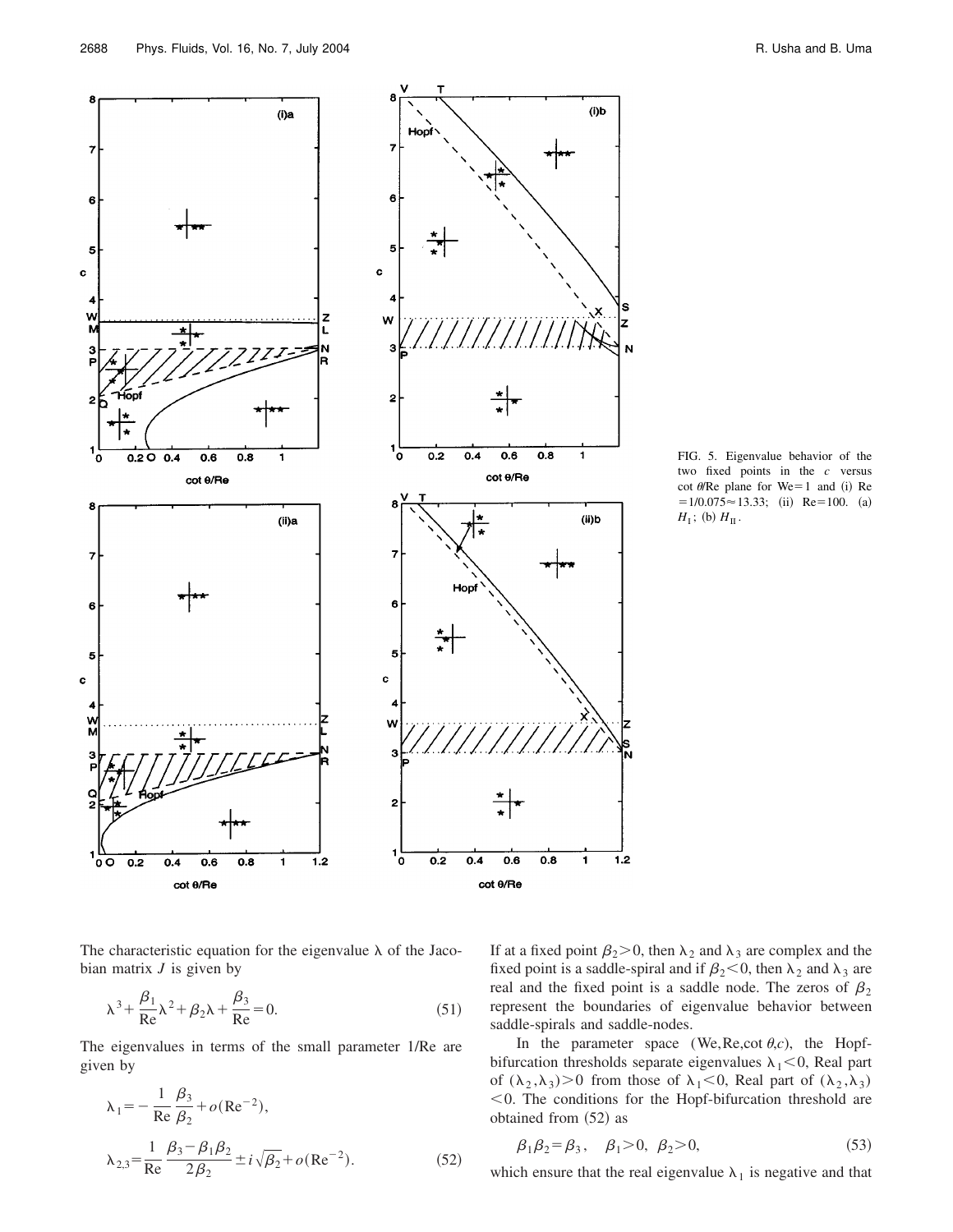TABLE I. Hopf-bifurcation thresholds for the fixed points.

|    | Range of Weber number                      | Regime<br>$H_{\rm I}$                            | Regime<br>$H_{\rm II}$                               | Typical value chosen |
|----|--------------------------------------------|--------------------------------------------------|------------------------------------------------------|----------------------|
| 1. | We > We <sup>(1)</sup>                     | $0 \le \frac{\cot \theta}{\text{Re}} < 1.2$      | $0 \leq \frac{\cot \theta}{\text{Re}} < 1.2$         | $We = 5$             |
| 2. | $\text{We}^{(2)}$ < We < We <sup>(1)</sup> | $0 \leq \frac{\cot \theta}{\text{Re}} < 1.2$     | $0 \leq \frac{\cot \theta}{\text{Re}} \leq 0.72029$  |                      |
|    |                                            |                                                  | $1.14072 \leq \frac{\cot \theta}{\text{Re}} < 1.2$   | $We = 0.55$          |
| 3. | $\text{We}^{(3)}$ < We < We <sup>(2)</sup> | $0 \le \frac{\cot \theta}{\text{Re}} \le 0.7549$ | $0 \leq \frac{\cot \theta}{\text{Re}} \leq 0.372733$ | $We = 0.3$           |

a pair of complex eigenvalues exist. Table I shows that for a Hopf bifurcation to occur at any fixed cot  $\theta$ /Re, it is necessary that the Weber number exceeds a certain minimum value. The boundary separating saddle spirals from saddle nodes corresponds to the double root of the characteristic equation  $(51)$ , which occurs at

$$
\left(\frac{2\beta_1^2}{Re^2} - 6\beta_2\right) \left(2\beta_2^2 - \frac{6\beta_1\beta_2}{Re^2}\right) - \left(\frac{\beta_1\beta_2}{Re} - \frac{9\beta_3}{Re}\right)^2 = 0.
$$
\n(54)

The eigenvalue properties of the two fixed points are displayed in Figs.  $5(i)$ a and  $5(i)$ b for the case We=1, Re  $=1/0.075 \approx 13.33$ , in the regime of instability  $0 \le \cot \theta$ /Re  $<$  1.2. The Hopf-bifurcation thresholds are shown by QN and VN. PN is the transcritical bifurcation boundary  $(c=3)$ , ML and OR are the boundaries dividing the saddle nodes for the fixed point  $H<sub>I</sub>$ . For the fixed point  $H<sub>II</sub>$ , TS is such a boundary. The qualitative properties of the eigenvalues are indicated by their locations in the complex plane. WZ is the singularity boundary  $(D_1=0$  for  $H_1$ ). Table II presents the eigenvalue properties of the fixed points and possible orbits in the phase space for Re=13.33, We=1 in the cot  $\theta$ /Re versus *c* plane.

The eigenvalue behavior of the two fixed points for Re  $=100$ , We=1 are presented in Figs. 5(ii)a, 5(ii)b. It is noted that at this large Reynolds number the regions of saddle node or stable node in the neighborhood of neutral stability shrink in size. The conclusions for  $Re=13.33$  are applicable also for  $Re=100$  and the qualitative trend continues for still higher Reynolds numbers. Moving near or away from the singularities, the region of heteroclinic orbits and the span of Hopfbifurcation thresholds in the linearly unstable region, shrink or expand when the Weber number is decreased or increased. In the next section, results based on the numerical integration of the third order dynamical system  $(43)$  are presented.

# **V. BIFURCATION SCENARIOS: NUMERICAL SOLUTION**

By continuously varying the transcritical bifurcation parameter *c* about  $c=3$ , either heteroclinic orbits or other non-

TABLE II. Eigenvalue properties and possible orbits in phase space for We=1, Re=13.33 (Fig. 5).

|                                           | $H_{\rm I}$                                                                                                                                                    | $H_{\rm II}$                                                                                                                                                                               | Possible orbit<br>in phase space                                                              |
|-------------------------------------------|----------------------------------------------------------------------------------------------------------------------------------------------------------------|--------------------------------------------------------------------------------------------------------------------------------------------------------------------------------------------|-----------------------------------------------------------------------------------------------|
| Region PNQ<br>(c < 3)                     | $\lambda_1$ < 0, Real( $\lambda_2$ , $\lambda_3$ ) < 0<br>stable saddle-spiral (PJKNQ)<br>(or) stable node (JKN)<br>$(\lambda_1, \lambda_2, \lambda_3 \leq 0)$ | Saddle spiral with stable<br>plane focus $\lambda_1 > 0$ , Real $(\lambda_2, \lambda_3) < 0$<br>(or) saddle node with<br>stable plane focus<br>$(\lambda_1 > 0, \lambda_2, \lambda_3 < 0)$ | Heteroclinic orbit from<br>$HII$ to $HI$                                                      |
| Region bounded<br>by QN and OR<br>(c < 3) | Is unstable                                                                                                                                                    | Is unstable                                                                                                                                                                                | Bifurcate supercritically<br>to a limit cycle                                                 |
| Region WXNP<br>(c > 3)                    | Unstable saddle spiral with<br>stable plane focus (or) a<br>saddle-node with stable plane<br>focus                                                             | A stable saddle-<br>spiral (or) a stable<br>saddle-node                                                                                                                                    | Heteroclinic orbit from<br>$HI$ to $HII$                                                      |
| Region VXW<br>(c > 3)                     | Is unstable                                                                                                                                                    | Is stable                                                                                                                                                                                  | No heteroclinic orbit,<br>since $H_1$ and $H_{II}$ are<br>separated by a singular<br>plane WZ |
| XNZ in the<br>region VNST<br>(c > 3)      |                                                                                                                                                                |                                                                                                                                                                                            | Attractors if any,<br>bifurcate from $H_{II}$<br>and are connected<br>to $H_{\rm I}$          |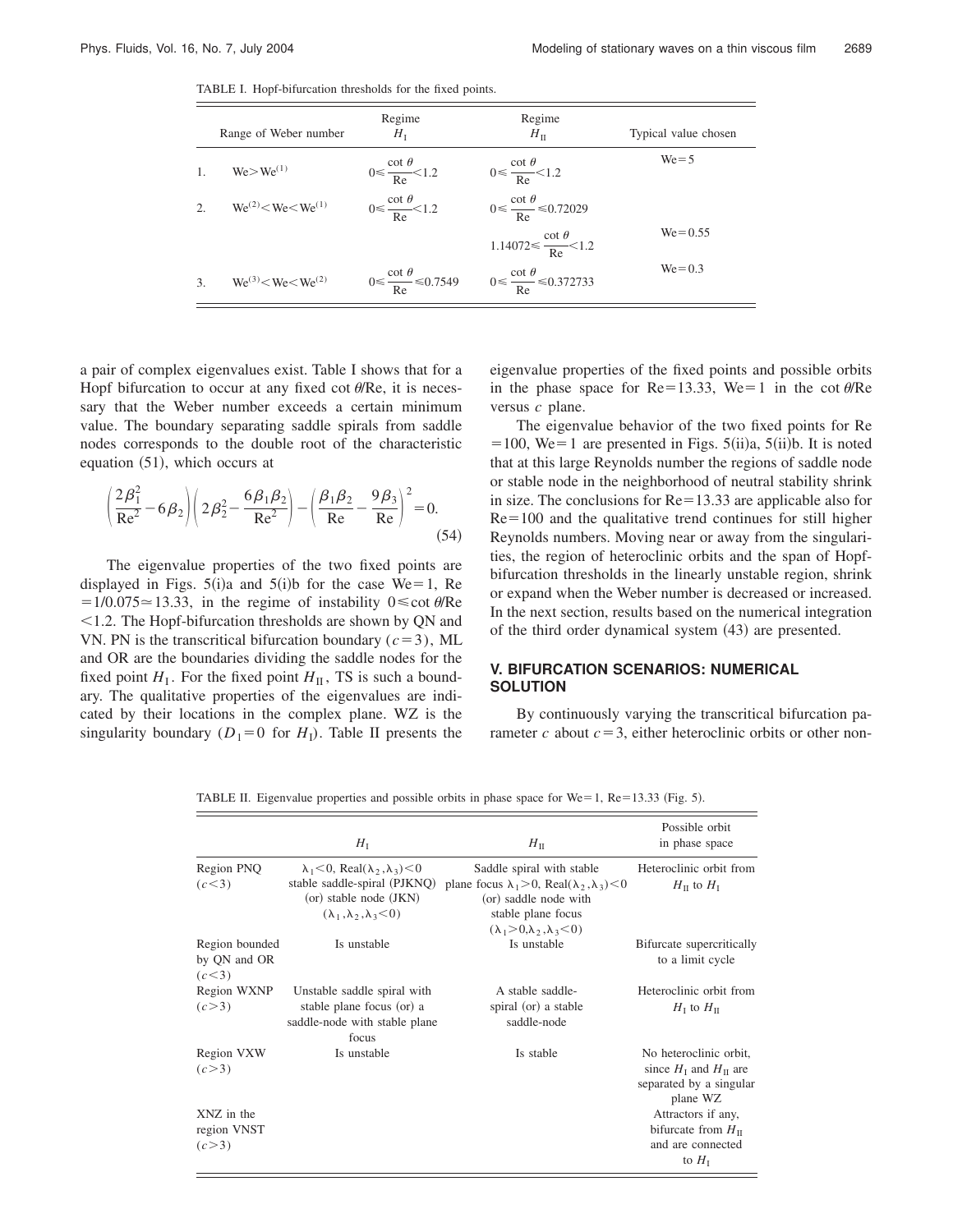

FIG. 6. A heteroclinic orbit,  $H_{II}$  to  $H_I$  (a), (b),  $H_I$  to  $H_{II}$  (c), (d), for We=1, Re=100, cot  $\theta$ /Re=0.4 (a), (c) The phase trajectory; (b), (d) the profile.

linear attractors are obtained for each fixed value of We, cot  $\theta$ /Re (We \times 10 and Re = 13.33 and 100). No nonlinear attractor has been found in the regime of linear stability, cot  $\theta$ /Re $\geq$ 1.2 for any Weber number and Reynolds number. In the linear regime of instability, the three dimensional dynamical system is solved numerically using ODE15s which is available in MATLAB5.3 with bounds for relative error as  $10^{-10}$ . ODE15s in MATLAB is a variable order solver based on the numerical differentiation formulas. Optionally, it uses the backward differentiation formulas, also known as Gear's method. It is a multistep solver.

# **A. Heteroclinic orbits**

For a typical value of wave speed  $c=2.5$ , which lies above the Hopf threshold for  $H<sub>I</sub>$  but below  $c=3.0$ , there is a heteroclinic orbit from  $H<sub>II</sub>$  to  $H<sub>I</sub>$  and its phase portrait, wave profile are given in Figs.  $6(a)$  and  $6(b)$ . For any *c* above 3.0, which lies below the singularity boundary, there is a heteroclinic orbit from  $H_I$  to  $H_{II}$  and the phase portrait, wave profile are presented in Figs.  $6(c)$  and  $6(d)$ . Figure 6 also shows the corresponding results obtained by MIM.

When *c* is slightly decreased from the Hopf bifurcation threshold, supercritical Hopf bifurcation occurs for the first fixed point. In this case, integration is carried out by taking the initial phase point in the neighborhood of this attractor and its subsequent bifurcation is then pursued. The computation is terminated at the point where no attractor could be detected. Integration is carried out for sufficiently long time until the trajectories finally settle down on the attractor. Following Lee and Mei, $45$  the bifurcation diagram for the permanent wave is obtained by choosing all the local maxima  $H_m$  of the time series for the flow depth *H* as the representative points and they are plotted against the bifurcation parameter *c*. In this bifurcation diagram, a single representative point denotes a limit cycle, two points at different heights denote a period-2 limit cycle and so on.

# **B. Summary of bifurcation scenarios for ReÉ13.33 and ReÄ100**

The results of the numerical experiment show four different types of bifurcation scenarios. Typical bifurcation sequences for We=1 for a set of values of cot  $\theta$ /Re have been presented in the following figures.

- $(1)$  Simple homoclinic bifurcation from the primary flow  $H<sub>I</sub>$ [cot  $\theta$ /Re=0.9; Figs. 7(a), 8(i)a, 8(i)b].
- $(2)$  A period-doubling followed by a simple homoclinic bifurcation from the primary flow  $H<sub>I</sub>$  [cot  $\theta$ /Re=0.55; Figs.  $7(b)$ ,  $8(ii)a$ ,  $8(ii)b$ ].
- (3) Multiple hump homoclinic bifurcation from the primary flow  $H_1$  [cot  $\theta$ /Re=0.48; Figs. 7(c), 8(iii)a, 8(iii)b].
- (4) Dominant scenario of period-doubling bifurcation leading to chaos from the primary flow  $H_1$  [cot  $\theta$ /Re=0; Figs. 7(d), 8(iv)a, 8(iv)b.

The bifurcation scenarios have been numerically determined for a wide range of Weber numbers,  $W \in \{10, \text{ in order}$ to facilitate a comparison with the results obtained by Lee and Mei<sup>45</sup> using MIM. The boundaries separating regimes of different bifurcation scenarios in terms of cot  $\theta$ /Re in the regime of linear instability in the We versus cot  $\theta$ /Re plane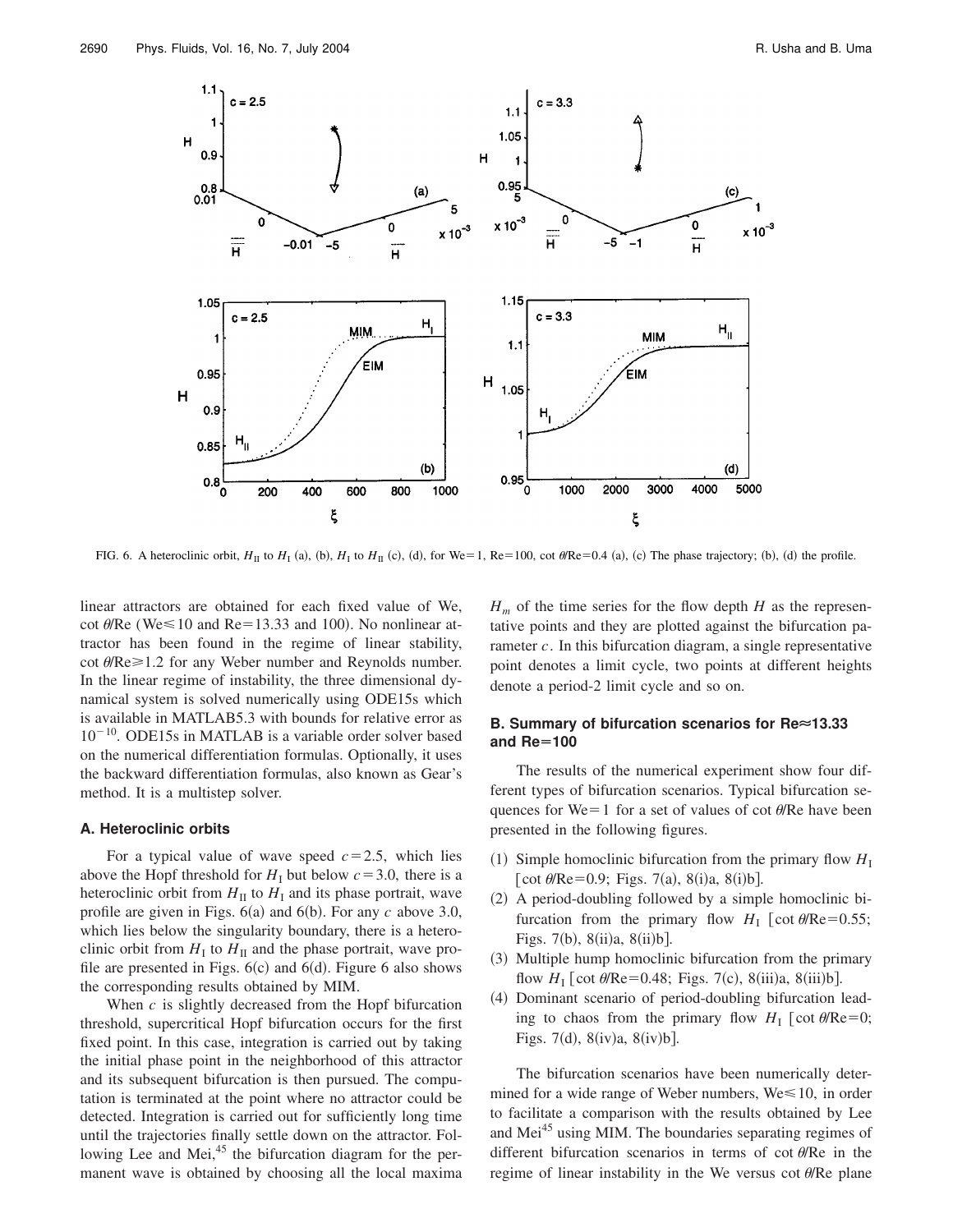

FIG. 7. The bifurcation diagrams of limit cycles from  $H_1$ : We=1, Re=1/0.075 $\approx$ 13.33. (a) Simple homoclinic bifurcation; (b) period-doublings+simple homoclinic bifurcation, (c) three hump homoclinic bifurcation, (d) period-doubling route to chaos.

are presented in Figs. 9 and 10 for limit cycles from  $H<sub>I</sub>$  for the cases  $Re=13.33$  and  $Re=100$  using MIM [Figs. 9(a),  $10(a)$ ] and EIM [Figs. 9(b),  $10(b)$ ].

It is observed from Fig.  $9(b)$  (results obtained by EIM) that for  $Re=13.33$ , the Hopf-bifurcation threshold extends throughout the entire regime of linear instability for We  $We^{(2)}(0.513)$ . In this region, the limit cycle either undergoes homoclinic bifurcations or period-doubling bifurcations. The region in which homoclinic bifurcations are observed dominates for smaller values of Weber numbers and this region has spread to the entire regime of linear instability around  $We = We^{(2)} = 0.513$ . The period-doubling bifurcations exist for large Weber numbers. As the threshold for linear instability predicted by EIM is  $0 \le \cot \theta / \text{Re} < 1.2$  (as compared to that predicted by MIM as  $0 \le \cot \theta / \text{Re} \lt 1$ , the region in which the Hopf-bifurcation threshold prevails is larger than that in Fig.  $9(a)$ .

For  $We < We<sup>(2)</sup>$ , a Hopf-bifurcation threshold exists and the limit cycle undergoes period-doubling bifurcations for small values of cot  $\theta$ /Re. As We is further reduced, the limit cycles are the only attractors.

When  $Re=100$  [Fig. 10(b)], the homoclinic regime lies close to the linear instability threshold in  $We > We^{(2)}$ , the limit cycle regime has diminished and lies close to the boundary of no attractor region in  $We < We<sup>(2)</sup>$ .

Bifurcation scenarios presented in Figs. 9 ( $Re=13.33$ ) and 10 (Re=100) for bifurcations from the primary flow  $H<sub>I</sub>$ clearly show the differences in quantitative predictions by the two models, although qualitatively similar scenarios are observed in the respective regions. In view of qualitatively similar predictions of the bifurcation scenarios by both the methods, the bifurcation scenarios obtained for bifurcations from the primary flow  $H<sub>II</sub>$  for Re=13.33 and Re=100 are not presented here. However, as in the earlier case, quantitative predictions by EIM are different from that by MIM.

## **VI. COMPARISON WITH EXPERIMENTS**

Experimental data are very scarce in the literature for free falling films and the experimental results available to date are mostly for high surface tension fluids, in which the wave amplitude is relatively small compared to the mean film thickness.<sup>1,15,53,57,58</sup> Experimental results by Liu and Gollub<sup>52,59</sup> using glycerin solutions are mostly confined to small amplitude waves near the neutral curve. Further, nearly all available experimental data on amplitude, speed and wavelength of nearly periodic finite-amplitude waves are only for falling water films along vertical circular cylinders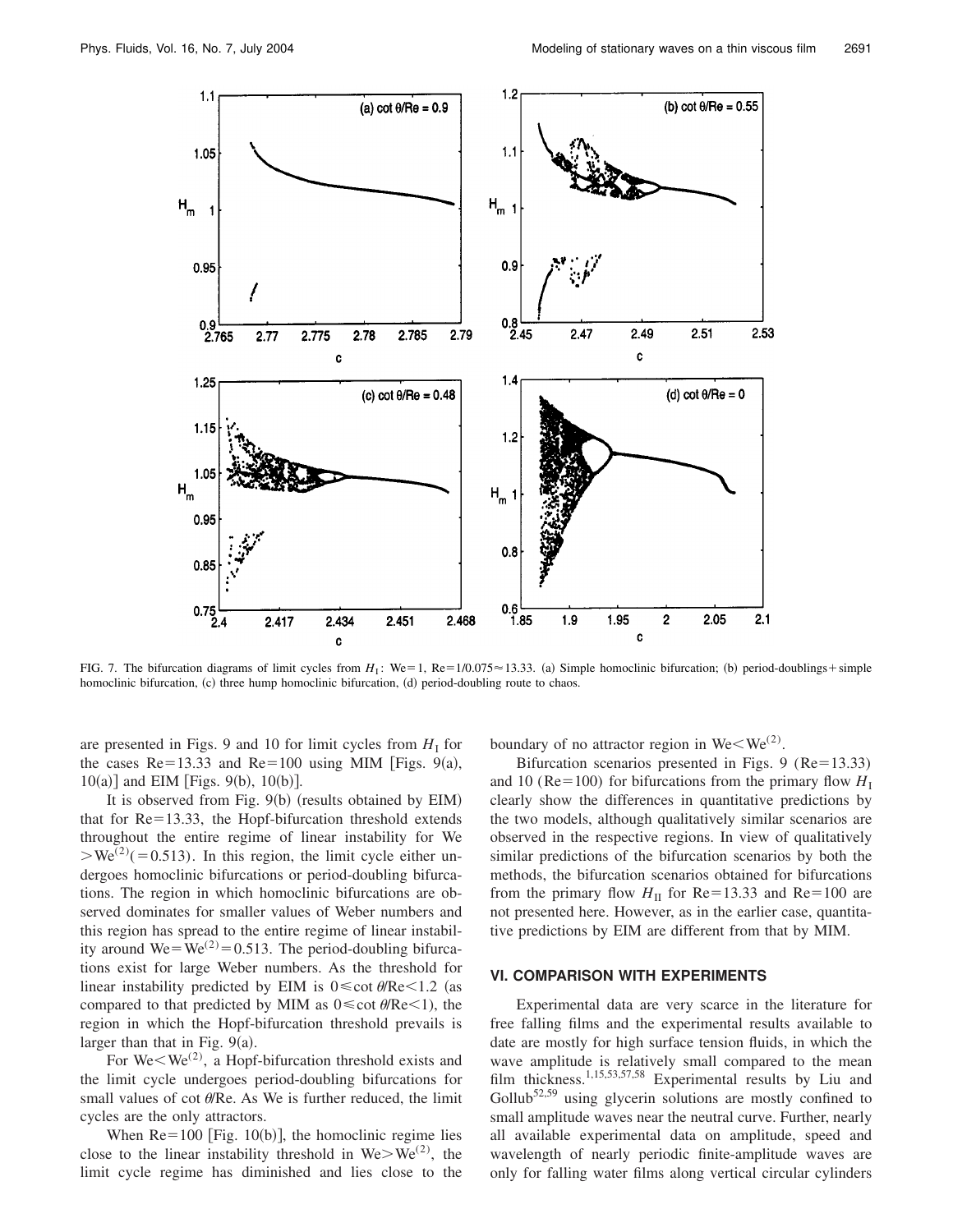

FIG. 8. Selected phase portraits (a) and corresponding wave profiles (b) of attractors during (i) simple homoclinic bifurcation; cot  $\theta$ /Re=0.9; (ii) period-doublings+simple homoclinic bifurcation; cot  $\theta$ /Re=0.55; (iii) three hump homoclinic bifurcation; cot  $\theta$ /Re=0.48, (iv) period-doubling route to chaos; cot  $\theta$ /Re=0 for We  $=$  1, Re=1/0.075 $\approx$  13.33 from  $H<sub>I</sub>$ .

of limited length. Therefore, precise comparisons of the present theory which corresponds to the asymptotic range of large time for films on a plane with the observations on a cylindrical geometry are difficult. In addition, the present theory is strictly valid for  $We \approx O(1)$ , whereas in the experiments mentioned above, the effect of surface tension is strong so that  $We > 20$ .

Most of the reported works on a direct numerical solution of Navier–Stokes equations are restricted to flow with relatively small Reynolds numbers. For instance, Bach and Villadsen<sup>60</sup> have solved the transient Navier–Stokes equations in the Lagrangian coordinates by the finite-element method for vertically falling flows with  $2.5 < Re < 25$ . Kheshgi and Scriven<sup>61</sup> have obtained periodic and solitary wave solutions for Navier–Stokes equations on a vertical plate with  $Re<10$ .

Salamon *et al.*<sup>62</sup> have constructed periodic and solitary waves down a vertical plate, by transforming the Navier– Stokes equations to a constant moving coordinate and searching for permanent waves by finite elements. Their solutions have compared favorably well with the experimental results of Kapitza and Kapitza<sup>1</sup> on a circular cylinder and the numerical simulations reported by Ho and Patera.<sup>63</sup> Their solution branches on the wave number–wave speed parameter plane are similar to those reported by Chang *et al.*<sup>19</sup> at an infinitely long wave limit. They have presented  $(Figs. 8)$ and 11; Salamon *et al.*<sup>62</sup>) the wave speed *c* as a function of Reynolds number Re for traveling wave solutions computed with the finite element method and have compared with the long-wave evolution equation solutions for Reynolds number ranging from 0 to 10 and Weber number  $We = 1000$  and 76.4, respectively.

Further, it is worth mentioning here that Chang and Demekhin<sup>44</sup> (Fig. 3.5, p. 60, Chap. 3) have presented a comparison of various models obtained using a combination of Galerkin–Petrov method with weighted residuals with other available models in the literature and have presented the speed of the primary solitary wave (at the end of the primary periodic wave family–pulse solution) as a function of the Reynolds number for a fixed Kapitza number of 252. They have chosen the wave speed of this solitary wave as a measure of comparison among various models, as this solitary wave is the most dominant wave (stable) that can be observed on any falling film and therefore its speed can be measured very precisely. Based on the pulse solutions of these models for vertically falling films, the speed and amplitude of one-hump solitary waves have been presented for Reynolds number ranging from  $0$  to  $8$  (small Reynolds num-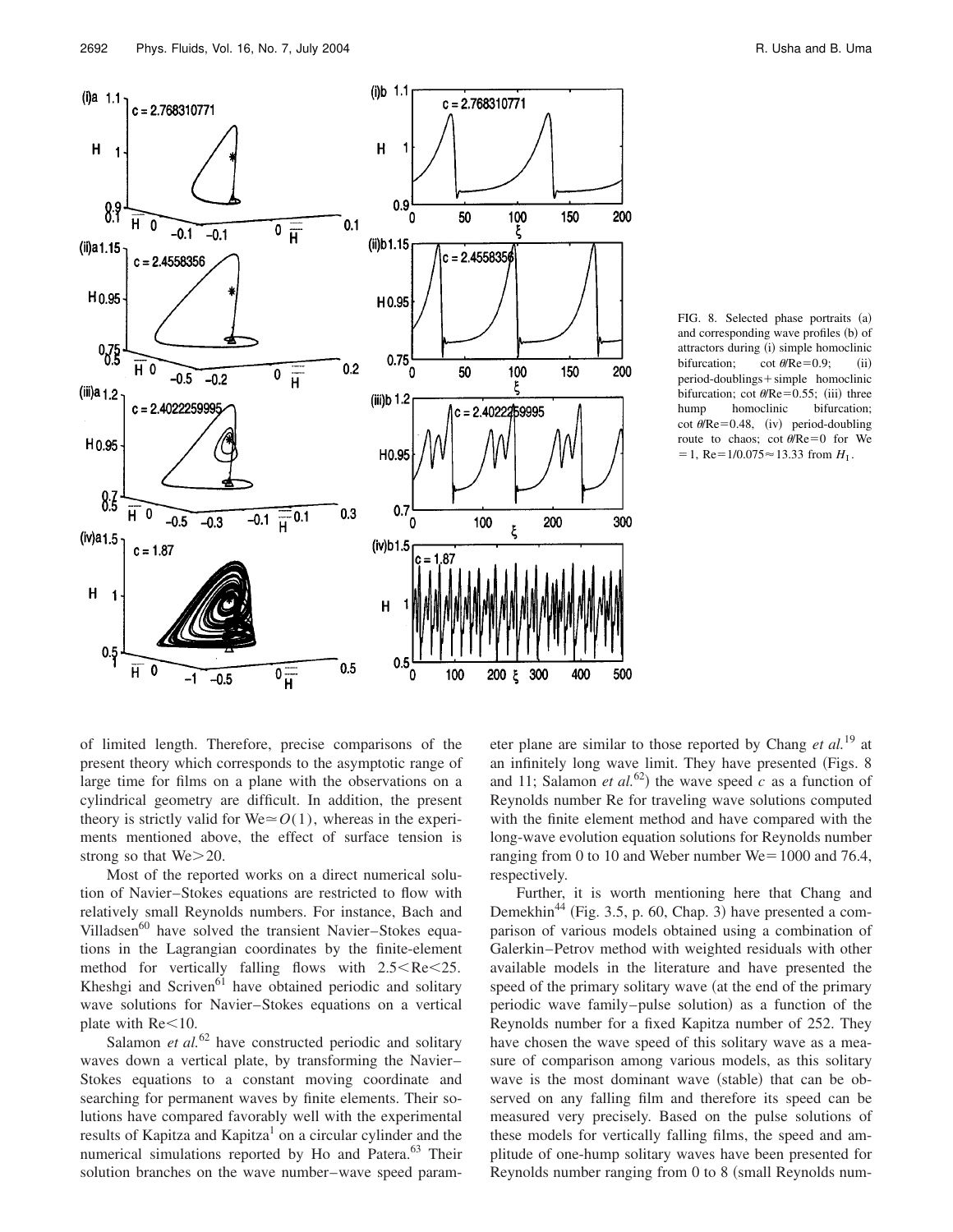

FIG. 9. Bifurcation scenarios delimited in the regime of linear SW instability in the We versus cot  $\theta$ /Re plane for limit cycles from  $H_1$  for Re=1/0.075  $\approx$  13.33.

ber) and Kapitza number 252 (Weber number ranging from 363.44689 to 11.3577).

As the present investigation is for large Reynolds numbers  $\text{Re} \approx O(\epsilon^{-1})$  and small to moderate surface tension We  $\approx$  *O*(1), the present results should complement the above existing theories on large Reynolds number flows Re  $\approx O(\epsilon^{-1})$  with strong surface tension We $\approx O(\epsilon^{-2})$  as well as theories for small Reynolds number flows  $\text{Re} \approx O(1)$  with either strong surface tension We $\approx O(\epsilon^{-2})$  or weak surface tension  $We \approx O(1)$ .

With the constraints mentioned above, the numerical predictions of the present nonlinear theory and the experiments of Yu *et al.*<sup>49</sup> for chaotic large amplitude waves on flows of aqueous solutions with Kapitza number  $Ka = 3550$ are presented in Fig. 11. The numerical results correspond to the highest period-1 waves taken at the threshold where the first fixed point  $H<sub>I</sub>$  bifurcates to a period-2 limit cycle for each Reynolds number. Though conducted on a circular tube of finite radius, Yu's data are relevant in the present context  $(50<\text{Re}\leq300, 0.3<\text{We}\leq7)$ .

Although experimental data on vertically falling films presented by Chu and Duckler<sup>46,47</sup> in terms of statistical properties may be used for chaotic waves of large amplitude sufficiently downstream, they are not relevant for a comparison with the present theory. The Weber numbers in their analysis are too small  $(\leq 0.1)$  and are outside the range of validity of the present theory. Figure 11 shows the wave propagation speed as a function of Reynolds numbers. Theoretical predictions of Hopf thresholds and the limiting speed for chaotic waves from the present numerical results and the results from momentum integral method along with those of Yu *et al.*<sup>49</sup> are presented. The wave speeds obtained from the experiments lie in general above the Hopf threshold of Yu *et al.*<sup>49</sup> On the other hand, they fall in between the Hopf thresholds and limiting speeds predicted by the present theory (EIM) as well as MIM. It is observed that the theoretical predictions follow the same trend that is observed in experiments.

## **VII. CONCLUSION**

The finite amplitude waves of stationary form on a thin viscous film down an inclined plane at high Reynolds numbers and moderate Weber numbers have been considered using the energy integral method (EIM). The two equation model obtained using EIM reduces to a third order dynamical system in the frame of reference moving with the steady wave speed. Through numerical integration of the dynamical system, complex bifurcation scenarios have been captured and the results clearly show the quantitative differences in the predictions by EIM and MIM, although the qualitative predictions are similar. The analysis in Sec. III shows that the regime of linear instability predicted by EIM is  $0 \le \cot \theta / \text{Re}$  $<6/5$  whereas it is predicted as  $0 \le \cot \theta$ /Re $<1$  by MIM. The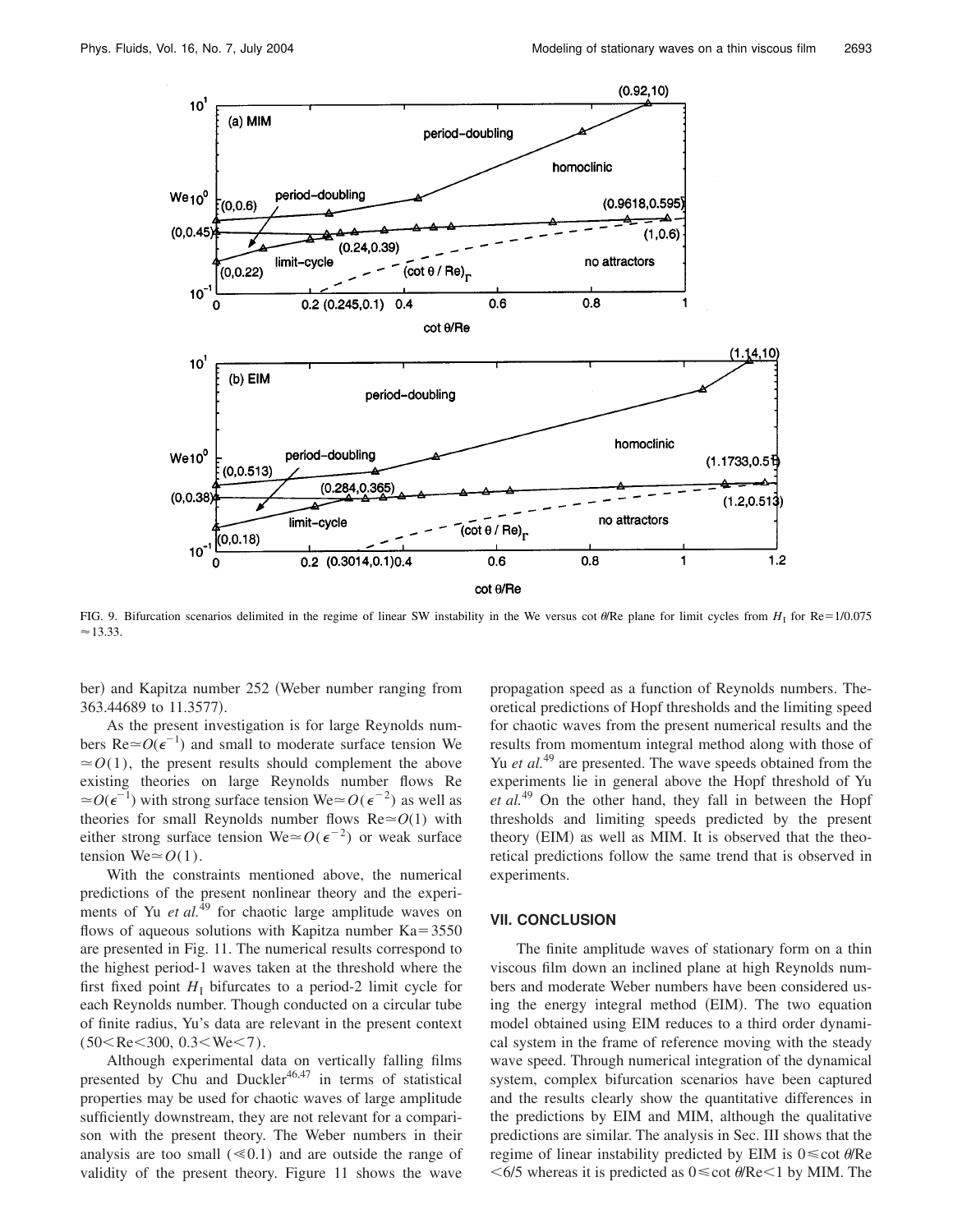

FIG. 10. Bifurcation scenarios delimited in the regime of linear SW instability in the We versus cot  $\theta$ /Re plane for limit cycles from  $H_1$  for Re=100.

linear instability threshold predicted by EIM is identical to that predicted by the classical result of an Orr–Sommerfeld analysis for small Reynolds number flows by Benjamin<sup>50</sup> and  $Yih<sup>51</sup>$  and the experimental verification by Liu and Gollub.<sup>52</sup> The results of the linear instability of uniform flow show that the new model can describe the dynamics of wave evolution on falling films for Re up to 100.

The analysis in Sec. V demonstrates that the present



FIG. 11. A comparison of the Hopf-bifurcation threshold and limiting speed of chaotic waves. 1. Theory of Yu et al. (Ref. 49); 2. Theory of Lee and Mei (Ref. 45); 3. Present theory; \*- experiment of Yu *et al.* (Ref. 49); (a) Hopf-bifurcation threshold; (b) limiting speed of chaotic waves.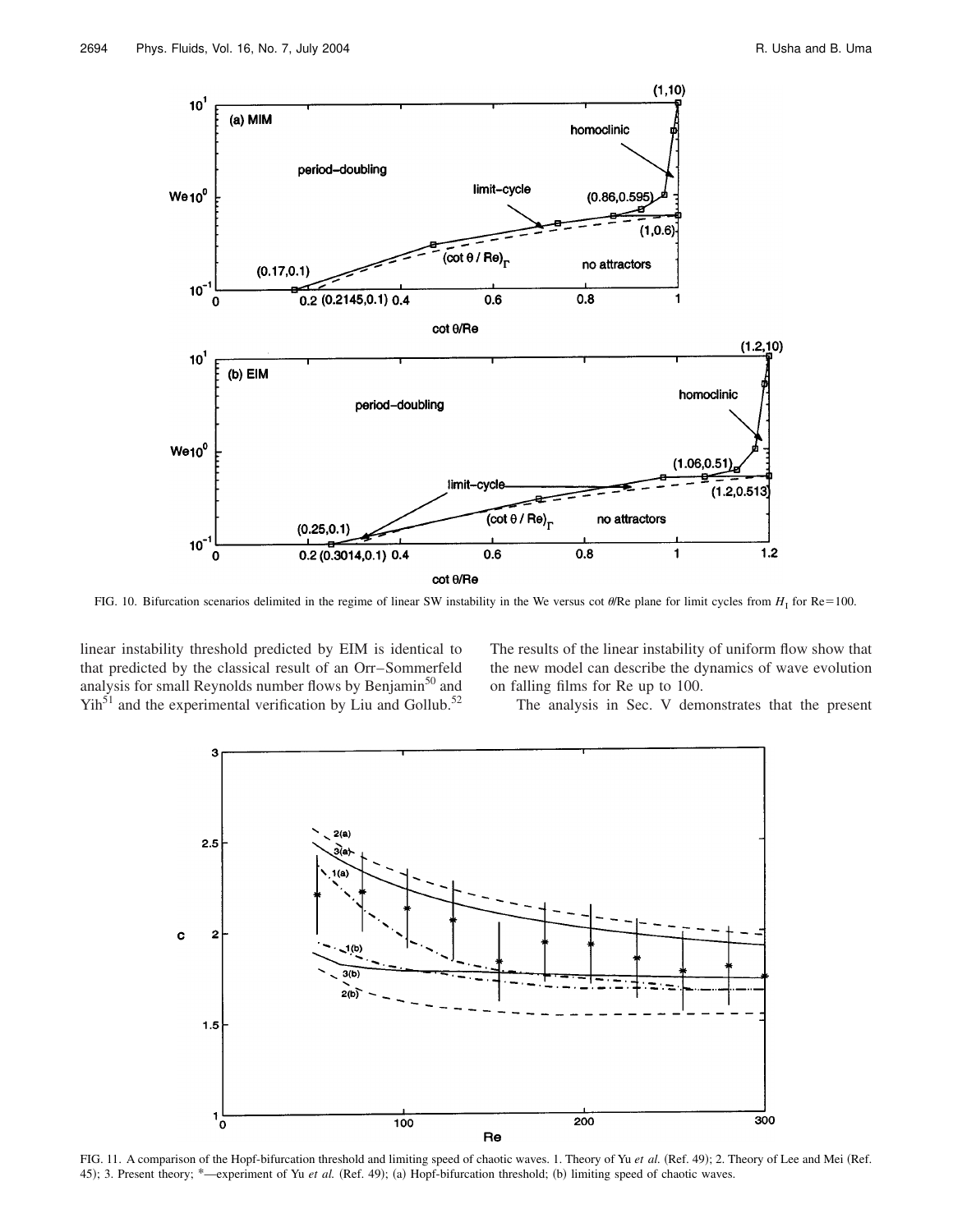model also captures the different dynamical phenomena exhibited by MIM. Although both the methods exhibit similar bifurcation scenarios, there are quantitative differences (as is evident from numerical integration results). Although definitive comparisons with the available experiments cannot be made due to reasons stated in Sec. VI, the results of the most relevant experimental predictions show that the present model results follow the same trend that is observed in experiments. Therefore, the present approach (EIM) (i) shows another way of simplifying Navier–Stokes equations for the film flow system down an inclined plane and (ii) can be regarded as a reasonable alternative to the more classical approach using MIM.

#### **ACKNOWLEDGMENTS**

We sincerely thank Professor L. Gary Leal, Editor, and the two referees for their very valuable comments and suggestions. These have helped us a lot in improving the quality, content and style of the paper.

- <sup>1</sup>P. L. Kapitza and S. P. Kapitza, "Wave flow of thin layers of a viscous fluid," Zh. Eksp. Teor. Fiz. 19, 105 (1949).
- ${}^{2}$ D. J. Benney, "Long waves on liquid film," J. Math. Phys. (Cambridge, Mass.) 45, 150 (1966).
- <sup>3</sup>S. P. Lin, "Finite-amplitude stability of a parallel flow with a free surface," J. Fluid Mech. 36, 113 (1969).
- <sup>4</sup>B. Gjevik, "Occurrence of finite amplitude surface waves on falling liquid films," Phys. Fluids 13, 1918 (1970).
- <sup>5</sup>B. Gjevik, ''Spatially varying finite-amplitude wave trains on falling liquid films," Acta Polytech. Scand., Mech. Eng. Ser. 61, 1 (1971).
- <sup>6</sup>C. Nakaya, "Long waves on a thin fluid layer flowing down an inclined plane," Phys. Fluids 18, 1407 (1975).
- ${}^{7}C$ . Nakaya, "Stationary waves on a viscous fluid film down a vertical wall," J. Phys. Soc. Jpn. 50, 2795 (1981).
- <sup>8</sup>A. Pumir, A. Manneville, and Y. Pomeau, ''On solitary waves running down an inclined plane," J. Fluid Mech. **135**, 27 (1983).
- <sup>9</sup>H.-C. Chang, "Travelling waves on fluid interfaces: Normal form analysis of the Kuramoto–Sivashinsky equation," Phys. Fluids 29, 3142 (1986).
- <sup>10</sup>H.-C. Chang, "Onset of nonlinear waves on falling films," Phys. Fluids A **1**, 1314 (1989).
- <sup>11</sup>S. W. Joo, S. H. Davis, and S. G. Bankoff, "Long-wave instabilities of heated falling films: two-dimensional theory of uniform layers,'' J. Fluid Mech. 230, 117 (1991).
- <sup>12</sup>V. Ya. Shkadov, ''Wave conditions in the flow of thin layer of a viscous liquid under the action of gravity,'' Izv. Akad. Nauk SSSR, Mekh. Zhidk. Gaza 1, 43 (1967).
- <sup>13</sup>V. Ya. Shkadov, ''Theory of wave flows of a thin layer of a viscous liquid," Izv. Akad. Nauk SSSR, Mekh. Zhidk. Gaza 2, 20 (1968).
- <sup>14</sup>J. Lee, ''Kapitza's method of film flow description,'' Chem. Eng. Sci. **24**, 1309 (1969).
- <sup>15</sup>S. V. Alekseenko, V. Y. Nakoryakov, and B. G. Pokusaev, ''Wave formation on vertical falling liquid films," AIChE J. 31, 1446 (1985).
- <sup>16</sup>T. Prokopiou, M. Cheng, and H.-C. Chang, ''Long waves on inclined films at high Reynolds numbers," J. Fluid Mech. 222, 665 (1991).
- <sup>17</sup>Yu. Ya. Trifonov and O. Yu. Tsvelodub, "Nonlinear waves on the surface of a falling liquid film. I," J. Fluid Mech. **229**, 531 (1991).
- <sup>18</sup>Yu. Ya. Trifonov and O. Yu. Tsvelodub, ''Nonlinear waves on the surface of a falling liquid film. II," J. Fluid Mech. 244, 149 (1992).
- <sup>19</sup>H.-C. Chang, E. A. Demekhin, and D. I. Kopelevich, ''Nonlinear evolution of waves on a vertically falling film," J. Fluid Mech. **250**, 433 (1993).
- <sup>20</sup>H. I. Andersson and F. Irgens, ''Hydrodynamic entrance length of non-Newtonian liquid films," Chem. Eng. Sci. 45, 537 (1990).
- $21$ H. I. Andersson, "On integral method predictions of laminar film flow," Chem. Eng. Sci. 39, 1005 (1984).
- <sup>22</sup>H. I. Andersson and F. Irgens, ''Gravity-driven laminar film flow of power-law fluids along vertical walls,'' J. Non-Newtonian Fluid Mech. **27**, 153 (1988).
- <sup>23</sup>H. I. Andersson and F. Irgens, "Film flow of power-law fluids," in *Ency*-

*clopedia of Fluid Mechanics*, edited by N. P. Cheremisinoff (Gulf, Houston, 1990), Vol. 9, p. 617.

- <sup>24</sup>H. I. Andersson and T. Ytrehus, ''Falkner–Skan solution for gravity-driven film flow," ASME J. Appl. Mech. 52, 457 (1985).
- <sup>25</sup>H. I. Andersson and D.-Y. Shang, "An extended study of the hydrodynamics of gravity-driven film flow of power-law fluids,'' Fluid Dyn. Res. **22**, 345 (1998).
- $^{26}$ A. Stücheli and M. N. Özisik, "Hydrodynamic entrance lengths of laminar falling films," Chem. Eng. Sci. 31, 369 (1976).
- $27$ M. N. Tekic, D. Posarac, and D. Petrovic, "A note on the entrance region lengths of non-Newtonian laminar falling films,'' Chem. Eng. Sci. **41**, 3230 (1986).
- <sup>28</sup>H. I. Andersson, ''Numerical solutions of a TSL-model for free surface flows,'' *Notes on Numerical Fluid Mechanics*, Proceedings of the 5'th GAMM-Conference on Numerical Methods in Fluid Mechanics, 1984, Vol. 7, p. 9.
- <sup>29</sup>S. H. Crandall and A. El-Shafei, ''Momentum and energy approximations for elementary squeeze film damper flows,'' ASME Trans. J. Appl. Mech. **60**, 728 (1993).
- <sup>30</sup>A. F. Elkouh, ''Inertia effect in laminar radial flow between parallel plates," Int. J. Mech. Sci. 9, 253 (1967).
- <sup>31</sup>A. F. Elkouh, ''Fluid inertia effects in non-Newtonian squeeze films,'' ASME J. Lubr. Technol. 98, 409 (1976).
- <sup>32</sup>D. C. Kuzma, ''Fluid inertia effects in squeeze films,'' Appl. Sci. Res. **18**,  $15$   $(1967)$ .
- <sup>33</sup>V. K. Kapur and K. Verma, ''Energy integral approach for MHD hydrostatic thrust bearings," ASME J. Lubr. Technol. 97, 647 (1975).
- <sup>34</sup>S. R. Turns, "Annular squeeze films with inertial effects," ASME J. Lubr. Technol. **105**, 381 (1983).
- <sup>35</sup>Y. Han and R. J. Rogers, ''Squeeze film force modeling for large amplitude motion using an elliptical velocity profile,'' Trans. ASME, J. Tribol. **118**, 687 (1996).
- <sup>36</sup>R. Usha and P. Vimala, ''Squeeze film force using an elliptical velocity profile," ASME Trans. J. Appl. Mech. **70**, 137 (2003).
- $37\text{ J}$ . A. Tichy and W. O. Winer, "Inertial considerations in parallel circular squeeze film bearings," ASME J. Lubr. Technol. **92**, 588 (1970).
- <sup>38</sup>R. J. Grimm, ''Squeezing flows of Newtonian liquid films—An analysis including fluid inertia," Appl. Sci. Res. 32, 149 (1976).
- <sup>39</sup>A. El-Shafei, ''Dynamics of rotors incorporating squeeze film dampers,'' Ph.D. thesis, Department of Mechanical Engineering, Massachusetts Institute of Technology, Cambridge, MA, 1988.
- <sup>40</sup>H. Esmonde, J. A. Fitzpatrick, H. J. Rice, and F. Axisa, ''Modelling and identification of nonlinear squeeze film dynamics,'' J. Fluids Struct. **6**, 223  $(1992).$
- <sup>41</sup>L. T. Nguyen and V. Balakotaiah, ''Modeling and experimental studies of wave evolution on free falling viscous films,'' Phys. Fluids **12**, 2236  $(2000).$
- <sup>42</sup>T. Ooshida, ''Surface equation of falling film flows with moderate Reynolds number and large but finite Weber number,'' Phys. Fluids **11**, 3247  $(1999).$
- <sup>43</sup>C. Ruyer-Quil and P. Manneville, ''Modeling film flows down inclined planes," Eur. J. Biochem. 6, 277 (1998).
- <sup>44</sup>H.-C. Chang and E. A. Demekhin, *Complex Wave Dynamics on Thin*  $Films$  (Elsevier Applied Science, Amsterdam, 2002).
- <sup>45</sup>J. J. Lee and C. C. Mei, ''Stationary waves on an inclined sheet of viscous fluid at high Reynolds and moderate Weber numbers,'' J. Fluid Mech. **307**, 191 (1996).
- <sup>46</sup>K. J. Chu and A. E. Duckler, ''Statistical characteristics of thin wavy films: Part II. Studies of substrate and its wave structure,'' AIChE J. **20**, 695 (1974).
- <sup>47</sup>K. J. Chu and A. E. Duckler, ''Statistical characteristics of thin wavy films: Part III. Structure of the large waves and their resistance to gas flow," AIChE J. 21, 583 (1975).
- <sup>48</sup>H. Takahama and S. Kato, ''Longitudinal flow characteristics of vertically falling liquid films without concurrent gas flow,'' Int. J. Multiphase Flow **6**, 203 (1980).
- <sup>49</sup>L. Q. Yu, F. K. Wasden, A. E. Dukler, and V. Balakotaiah, ''Nonlinear evolution of waves on falling films at high Reynolds numbers,'' Phys. Fluids 7, 1886 (1995).
- <sup>50</sup>T. B. Benjamin, ''Wave formation in laminar flow down an inclined plane," J. Fluid Mech. 2, 554 (1957).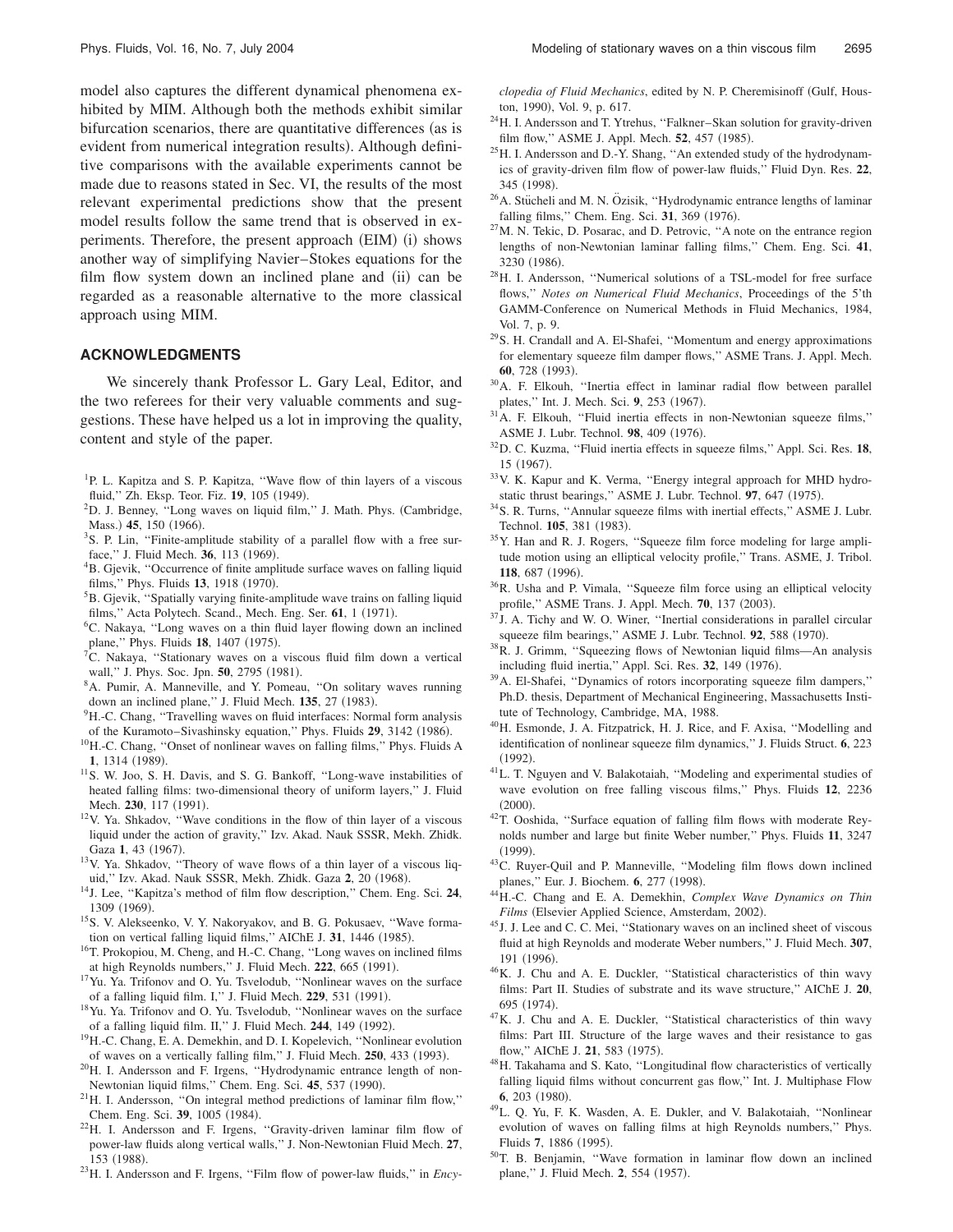- <sup>51</sup>C. S. Yih, ''Stability of liquid flow down an inclined plane,'' Phys. Fluids **6**, 321 (1963).
- <sup>52</sup>J. Liu and J. P. Gollub, ''Onset of spatially chaotic waves on falling films,'' Phys. Rev. Lett. **70**, 2289 (1993).
- <sup>53</sup>L. O. Jones and S. Whitaker, ''An experimental study of falling liquid films," AIChE J. 12, 525 (1966).
- <sup>54</sup>F. P. Stainthorp and J. M. Allen, ''The development of ripples on the surface of liquid film flowing inside a vertical tube,'' Trans. Am. Inst. Chem. Eng. 43, 85 (1965).
- <sup>55</sup>W. J. Strobel and S. Whitaker, ''The effect of surfactants on the flow characteristics of falling liquid films," AIChE J. 15, 527 (1969).
- <sup>56</sup>W. B. Krantz and S. L. Goren, ''Stability of thin liquid films flowing down a plane," Ind. Eng. Chem. Fundam. **10**, 91 (1971).
- $57$ F. W. Pierson and S. Whitaker, "Some theoretical and experimental observations of the wave structure of falling films,'' Ind. Eng. Chem. Fundam. 16, 401 (1977).
- <sup>58</sup>G. J. Zabaras, ''Studies of vertical annular gas–liquid flow,'' Ph.D. thesis, University of Houston, 1985.
- <sup>59</sup>J. Liu and J. P. Gollub, ''Solitary wave dynamics of film flows,'' Phys. Fluids 6, 1702 (1994).
- <sup>60</sup>P. Bach and J. Villadsen, ''Simulation of the vertical flow of a thin, wavy film using a finite-element method,'' Int. J. Heat Mass Transfer **27**, 815  $(1984).$
- <sup>61</sup>H. S. Kheshgi and L. E. Scriven, ''Distributed film flow on a vertical plane," Phys. Fluids 30, 990 (1987).
- $62$ T. R. Salamon, R. C. Armstrong, and R. A. Brown, "Traveling waves on vertical films: Numerical analysis using the finite element method,'' Phys. Fluids 6, 2202 (1994).
- <sup>63</sup>L. W. Ho and T. Patera, ''A Legendre spectral element method for simulation of unsteady incompressible viscous free-surface flows,'' Comput. Methods Appl. Mech. Eng. 80, 355 (1990).